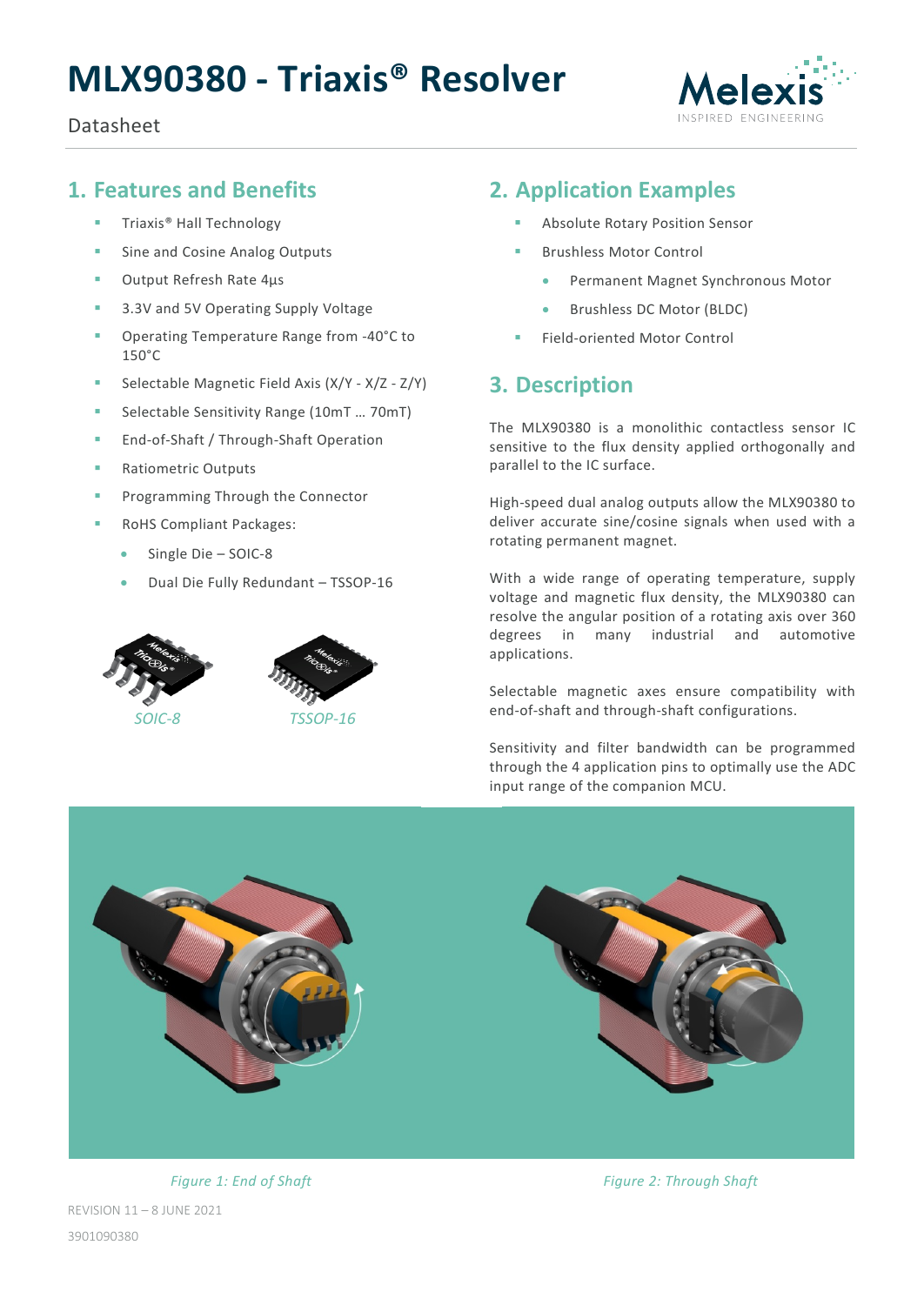

# **Contents**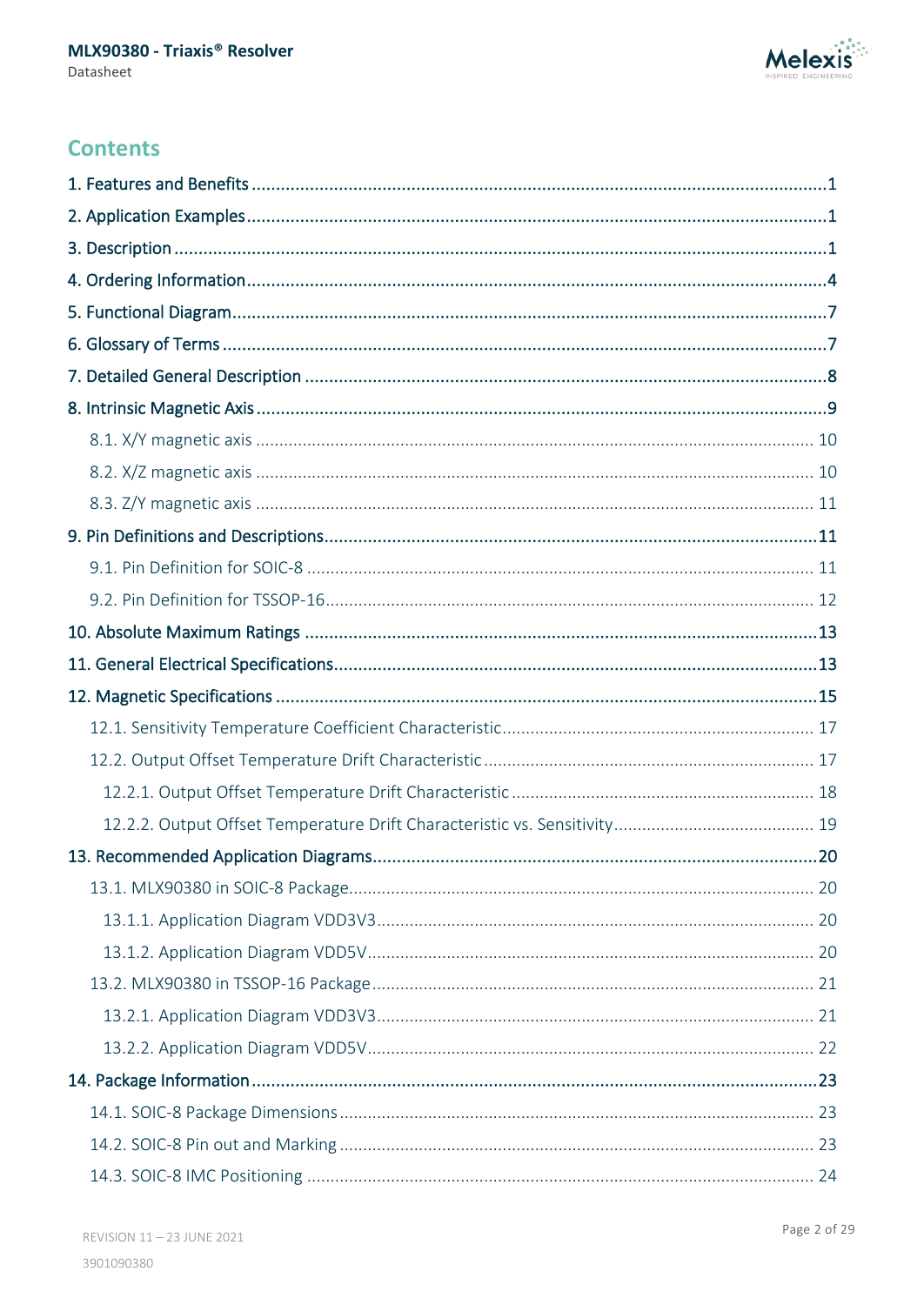Datasheet

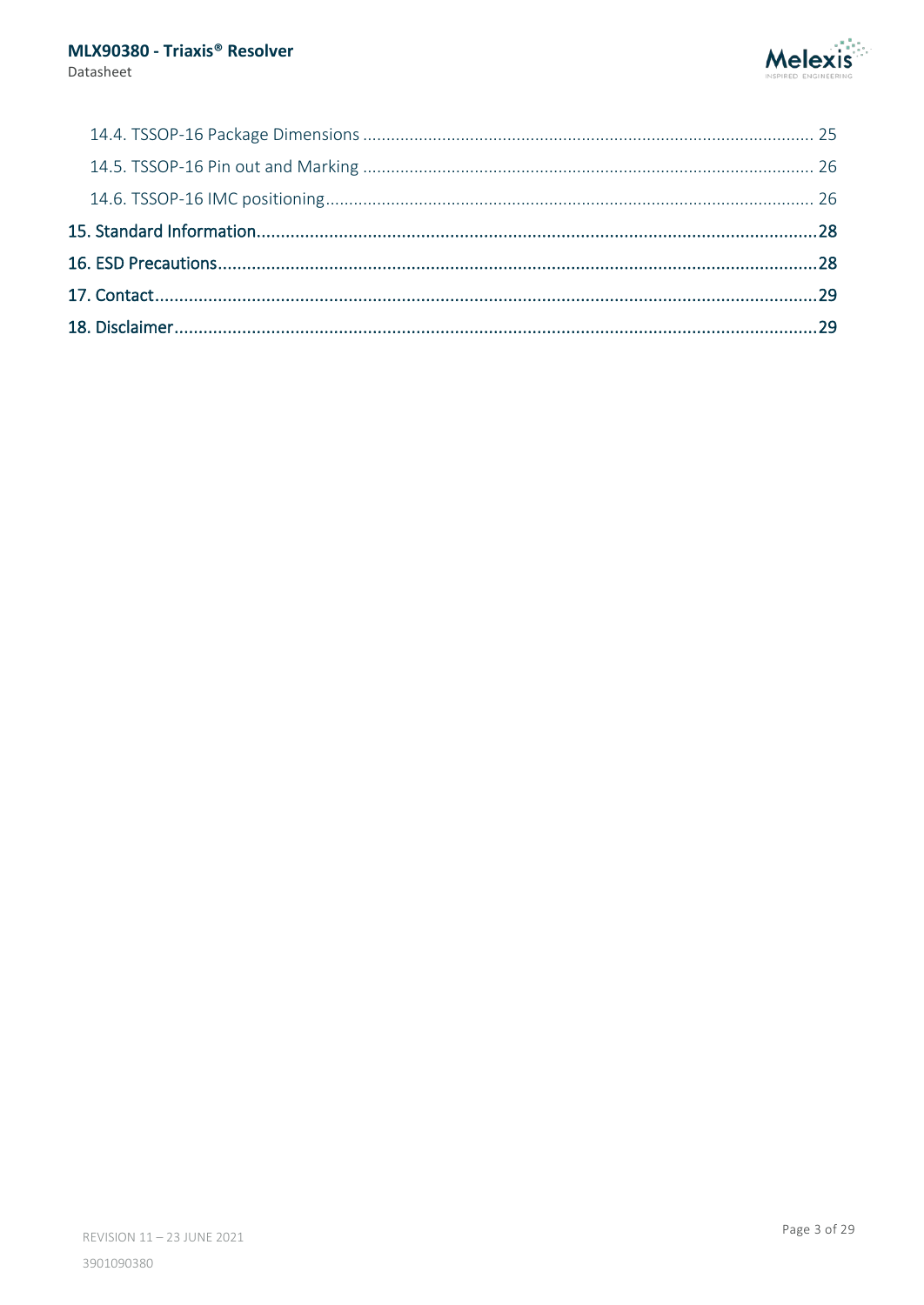

# <span id="page-3-0"></span>**4. Ordering Information ([1\)](#page-3-1)**

| <b>Product Ordering Code</b> | Temperature                          | Package | <b>Option Code</b> | <b>Packing Form</b> |
|------------------------------|--------------------------------------|---------|--------------------|---------------------|
| MLX90380LDC-BAA-000-RE       | -40°C to 150°C                       | SOIC-8  | <b>BAA-000</b>     | Reel                |
| MLX90380LDC-BAA-100-RE       | -40°C to 150°C                       | SOIC-8  | <b>BAA-100</b>     | Reel                |
| MLX90380LDC-BAA-500-RE       | -40 $^{\circ}$ C to 150 $^{\circ}$ C | SOIC-8  | <b>BAA-500</b>     | Reel                |
| MLX90380LDC-BAB-000-RE       | -40°C to 150°C                       | SOIC-8  | <b>BAB-000</b>     | Reel                |
| MLX90380LDC-BAB-003-RE       | -40 $^{\circ}$ C to 150 $^{\circ}$ C | SOIC-8  | <b>BAB-003</b>     | Reel                |
| MLX90380LDC-BAB-005-RE       | -40°C to 150°C                       | SOIC-8  | <b>BAB-005</b>     | Reel                |
| MLX90380LDC-BAB-010-RE       | -40 $^{\circ}$ C to 150 $^{\circ}$ C | SOIC-8  | <b>BAB-010</b>     | Reel                |
| MLX90380LDC-BAB-023-RE       | -40°C to 150°C                       | SOIC-8  | <b>BAB-023</b>     | Reel                |
| MLX90380LDC-BAB-025-RE       | -40 $^{\circ}$ C to 150 $^{\circ}$ C | SOIC-8  | <b>BAB-025</b>     | Reel                |
| MLX90380LDC-BAB-043-RE       | -40°C to 150°C                       | SOIC-8  | <b>BAB-043</b>     | Reel                |
| MLX90380LDC-BAB-045-RE       | -40 $^{\circ}$ C to 150 $^{\circ}$ C | SOIC-8  | <b>BAB-045</b>     | Reel                |
| MLX90380LDC-BAB-100-RE       | -40°C to 150°C                       | SOIC-8  | <b>BAB-100</b>     | Reel                |
| MLX90380LDC-BAB-103-RE       | -40 $^{\circ}$ C to 150 $^{\circ}$ C | SOIC-8  | <b>BAB-103</b>     | Reel                |
| MLX90380LDC-BAB-105-RE       | -40°C to 150°C                       | SOIC-8  | <b>BAB-105</b>     | Reel                |
| MLX90380LDC-BAB-120-RE       | -40 $^{\circ}$ C to 150 $^{\circ}$ C | SOIC-8  | <b>BAB-120</b>     | Reel                |
| MLX90380LDC-BAB-123-RE       | -40°C to 150°C                       | SOIC-8  | <b>BAB-123</b>     | Reel                |
| MLX90380LDC-BAB-125-RE       | -40 $^{\circ}$ C to 150 $^{\circ}$ C | SOIC-8  | <b>BAB-125</b>     | Reel                |
| MLX90380LDC-BAB-140-RE       | -40°C to 150°C                       | SOIC-8  | <b>BAB-140</b>     | Reel                |
| MLX90380LDC-BAB-143-RE       | -40 $^{\circ}$ C to 150 $^{\circ}$ C | SOIC-8  | <b>BAB-143</b>     | Reel                |
| MLX90380LDC-BAB-145-RE       | -40°C to 150°C                       | SOIC-8  | <b>BAB-145</b>     | Reel                |
| MLX90380LDC-BAB-200-RE       | -40 $^{\circ}$ C to 150 $^{\circ}$ C | SOIC-8  | <b>BAB-200</b>     | Reel                |
| MLX90380LDC-BAB-305-RE       | $-40^{\circ}$ C to 150 $^{\circ}$ C  | SOIC-8  | <b>BAB-305</b>     | Reel                |
| MLX90380LDC-BAB-403-RE       | -40 $^{\circ}$ C to 150 $^{\circ}$ C | SOIC-8  | <b>BAB-403</b>     | Reel                |
| MLX90380LDC-BAB-506-RE       | -40 $^{\circ}$ C to 150 $^{\circ}$ C | SOIC-8  | <b>BAB-506</b>     | Reel                |
| MLX90380LDC-BAB-543-RE       | -40°C to 150°C                       | SOIC-8  | <b>BAB-543</b>     | Reel                |
| MLX90380LDC-BAC-000-RE       | -40 $^{\circ}$ C to 150 $^{\circ}$ C | SOIC-8  | <b>BAC-000</b>     | Reel                |

<span id="page-3-1"></span>*<sup>1</sup> Other option codes and packing forms are available upon request. Every combination in Table 2 can be made pending on yearly volume. Please contact your sales representative to see what combinations are available.*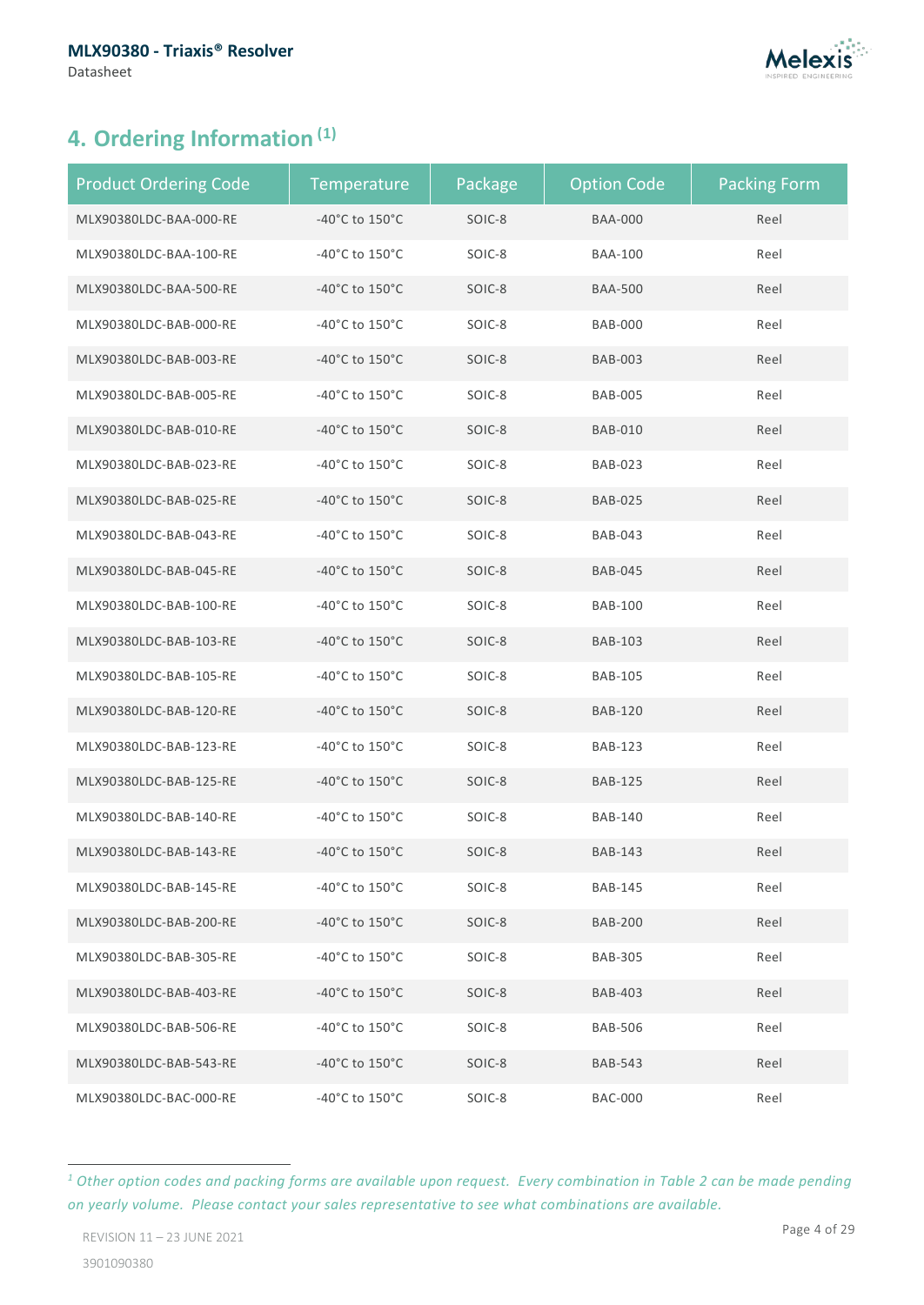#### **MLX90380 - Triaxis® Resolver**

Datasheet



| <b>Product Ordering Code</b> | Temperature                          | Package         | <b>Option Code</b> | <b>Packing Form</b> |
|------------------------------|--------------------------------------|-----------------|--------------------|---------------------|
| MLX90380LDC-BAC-100-RE       | -40°C to 150°C                       | SOIC-8          | <b>BAC-100</b>     | Reel                |
| MLX90380LDC-BAC-125-RE       | -40°C to 150°C                       | SOIC-8          | <b>BAC-125</b>     | Reel                |
| MLX90380LDC-BAC-524-RE       | -40°C to 150°C                       | SOIC-8          | <b>BAC-524</b>     | Reel                |
| MLX90380LDC-BAC-545-RE       | -40°C to 150°C                       | SOIC-8          | <b>BAC-545</b>     | Reel                |
| MLX90380LGO-BAA-000-RE       | -40°C to 150°C                       | <b>TSSOP-16</b> | <b>BAA-000</b>     | Reel                |
| MLX90380LGO-BAA-100-RE       | -40°C to 150°C                       | <b>TSSOP-16</b> | <b>BAA-100</b>     | Reel                |
| MLX90380LGO-BAB-003-RE       | -40°C to 150°C                       | <b>TSSOP-16</b> | <b>BAB-003</b>     | Reel                |
| MLX90380LGO-BAB-005-RE       | -40°C to 150°C                       | <b>TSSOP-16</b> | <b>BAB-005</b>     | Reel                |
| MLX90380LGO-BAB-015-RE       | -40°C to 150°C                       | <b>TSSOP-16</b> | <b>BAB-015</b>     | Reel                |
| MLX90380LGO-BAB-023-RE       | -40°C to 150°C                       | <b>TSSOP-16</b> | <b>BAB-023</b>     | Reel                |
| MLX90380LGO-BAB-025-RE       | -40°C to 150°C                       | TSSOP-16        | <b>BAB-025</b>     | Reel                |
| MLX90380LGO-BAB-043-RE       | -40°C to 150°C                       | <b>TSSOP-16</b> | <b>BAB-043</b>     | Reel                |
| MLX90380LGO-BAB-045-RE       | -40°C to 150°C                       | <b>TSSOP-16</b> | <b>BAB-045</b>     | Reel                |
| MLX90380LGO-BAB-100-RE       | -40°C to 150°C                       | TSSOP-16        | <b>BAB-100</b>     | Reel                |
| MLX90380LGO-BAB-103-RE       | -40°C to 150°C                       | <b>TSSOP-16</b> | <b>BAB-103</b>     | Reel                |
| MLX90380LGO-BAB-105-RE       | -40°C to 150°C                       | <b>TSSOP-16</b> | <b>BAB-105</b>     | Reel                |
| MLX90380LGO-BAB-123-RE       | -40°C to 150°C                       | TSSOP-16        | <b>BAB-123</b>     | Reel                |
| MLX90380LGO-BAB-125-RE       | -40°C to 150°C                       | <b>TSSOP-16</b> | <b>BAB-125</b>     | Reel                |
| MLX90380LGO-BAB-143-RE       | -40 $^{\circ}$ C to 150 $^{\circ}$ C | TSSOP-16        | <b>BAB-143</b>     | Reel                |
| MLX90380LGO-BAB-145-RE       | -40°C to 150°C                       | TSSOP-16        | <b>BAB-145</b>     | Reel                |
| MLX90380LGO-BAB-400-RE       | -40 $^{\circ}$ C to 150 $^{\circ}$ C | TSSOP-16        | <b>BAB-400</b>     | Reel                |
| MLX90380LGO-BAC-000-RE       | -40 $^{\circ}$ C to 150 $^{\circ}$ C | TSSOP-16        | <b>BAC-000</b>     | Reel                |
| MLX90380LGO-BAC-100-RE       | -40 $^{\circ}$ C to 150 $^{\circ}$ C | <b>TSSOP-16</b> | <b>BAC-100</b>     | Reel                |

*Table 1: Ordering Codes available. All option codes of Table 2 can be made.*

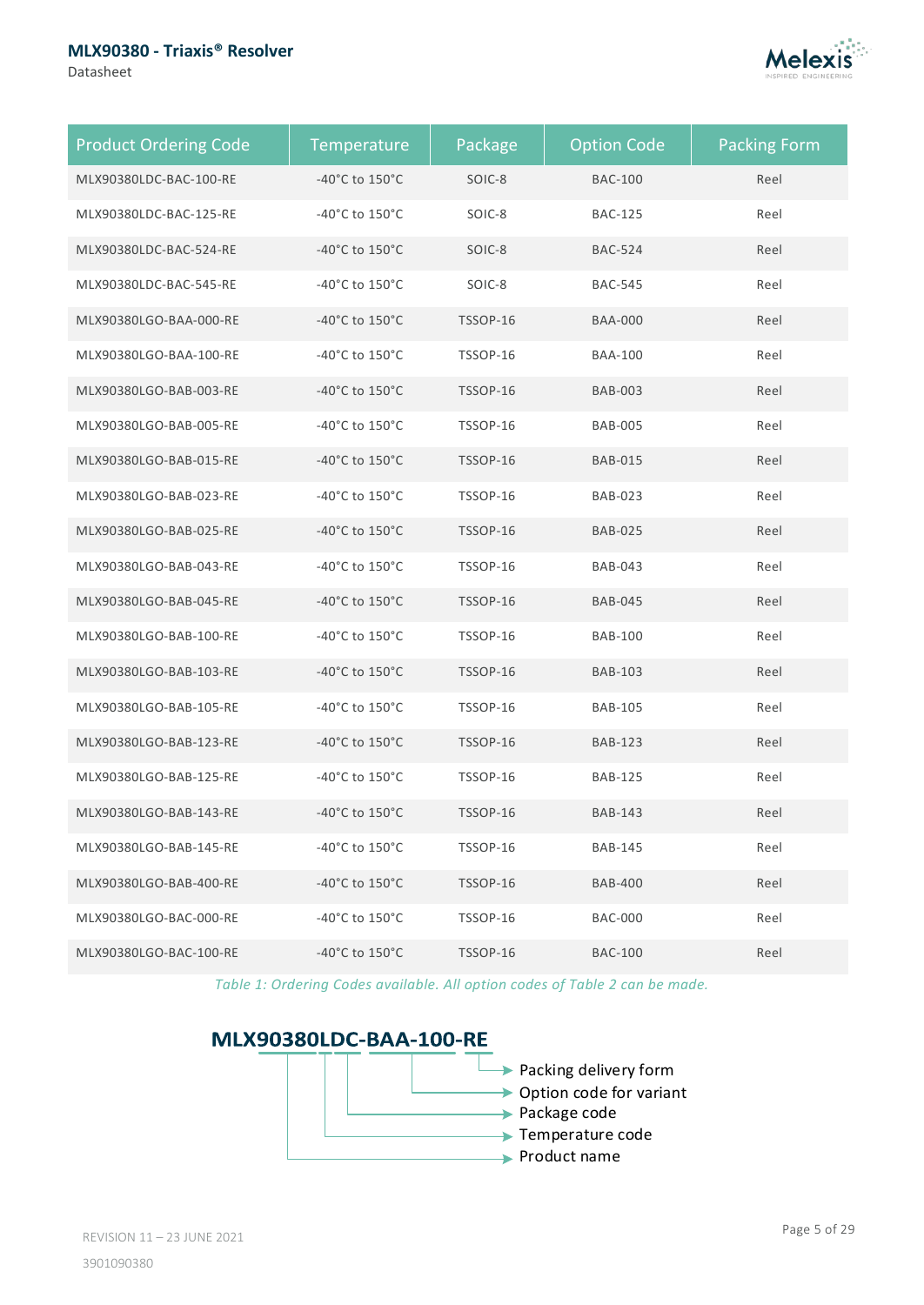

# **Legend:**

<span id="page-5-0"></span>

| Temperature Code: | L: from -40°C to 150°C                                                                                                                                                                                                                                                                                                                                                                                                                                           |
|-------------------|------------------------------------------------------------------------------------------------------------------------------------------------------------------------------------------------------------------------------------------------------------------------------------------------------------------------------------------------------------------------------------------------------------------------------------------------------------------|
| Package Code:     | DC: for SOIC-8 package                                                                                                                                                                                                                                                                                                                                                                                                                                           |
|                   | GO: for TSSOP-16 package (dual die)                                                                                                                                                                                                                                                                                                                                                                                                                              |
| Option Code:      | BAx-123                                                                                                                                                                                                                                                                                                                                                                                                                                                          |
|                   | <b>Sensitivity Temperature Coefficient:</b>                                                                                                                                                                                                                                                                                                                                                                                                                      |
|                   | BAA-xxx: SmCo magnet<br>BAB-xxx: NdFeB magnet<br>BAC-xxx: Ferrite magnet                                                                                                                                                                                                                                                                                                                                                                                         |
|                   | Sensitivity:                                                                                                                                                                                                                                                                                                                                                                                                                                                     |
|                   | BAx-xx0: 40mT magnetic range <sup>(2)</sup><br>BAx-xx1: 10mT magnetic range <sup>(2)</sup> for 3.3V operating supply voltage only<br>BAx-xx2: 20mT magnetic range <sup>(2)</sup><br>BAx-xx3: 30mT magnetic range <sup>(2)</sup><br>BAx-xx4: 50mT magnetic range <sup>(2)</sup><br>BAx-xx5: 60mT magnetic range <sup>(2)</sup><br>BAx-xx6: 70mT magnetic range <sup>(2)</sup><br>BAx-xx7: 15mT magnetic range <sup>(2)</sup> for 5V operating supply voltage only |
|                   | <b>Magnetic axis:</b>                                                                                                                                                                                                                                                                                                                                                                                                                                            |
|                   | BAx-x0x: $X/Y$ magnetic axis – equal sensitivity <sup>(3)</sup><br>BAx-x1x: $X/Z$ magnetic axis – equal sensitivity <sup>(3)</sup><br>BAx-x2x: $Z/Y$ magnetic axis – equal sensitivity <sup>(3)</sup><br>BAx-x3x: X/Z magnetic axis - sensitivity mismatch <sup>(4)</sup><br>BAx-x4x: Z/Y magnetic axis - sensitivity mismatch <sup>(4)</sup>                                                                                                                    |
|                   | <b>Operating voltage and Bandwidth:</b>                                                                                                                                                                                                                                                                                                                                                                                                                          |
|                   | BAx-0xx: 3.3V operating supply voltage - low BW<br>BAx-1xx: 5V operating supply voltage - low BW<br>BAx-2xx: 3.3V operating supply voltage - medium BW<br>BAx-3xx: 5V operating supply voltage - medium BW<br>BAx-4xx: 3.3V operating supply voltage - high BW<br>BAx-5xx: 5V operating supply voltage - high BW                                                                                                                                                 |
| Packing Form:     | RE: for Reel                                                                                                                                                                                                                                                                                                                                                                                                                                                     |
| Ordering Example: | MLX90380LDC-BAA-000-RE: SOIC-8 150, SmCo magnet, 3.3V operating supply voltage, Low<br>bandwidth, X/Y magnetic axis, 40mT full scale magnetic range, Reel                                                                                                                                                                                                                                                                                                        |

<span id="page-5-2"></span><span id="page-5-1"></span>*Table 2: Order code Description* 

<span id="page-5-3"></span><sup>&</sup>lt;sup>2</sup> The magnetic range is the in-plane (X or Y) flux density, that results in a *±40%VDD* output swing with a V<sub>oQ</sub> of 50%VDD *with TA=25°C, VDD=VDDNOM* 

<span id="page-5-4"></span>*<sup>3</sup> Magnetic axis for: two pole magnet end of shaft / on axis and multi-pole magnet off-axis / through-shaft application.*

<span id="page-5-5"></span>*<sup>4</sup> Magnetic axis for: two pole magnet off-axis / through-shaft application. The magnetic flux norm for the Z axis is double the magnetic flux norm for the X or Y axis: Bxy/Bz = 50%.*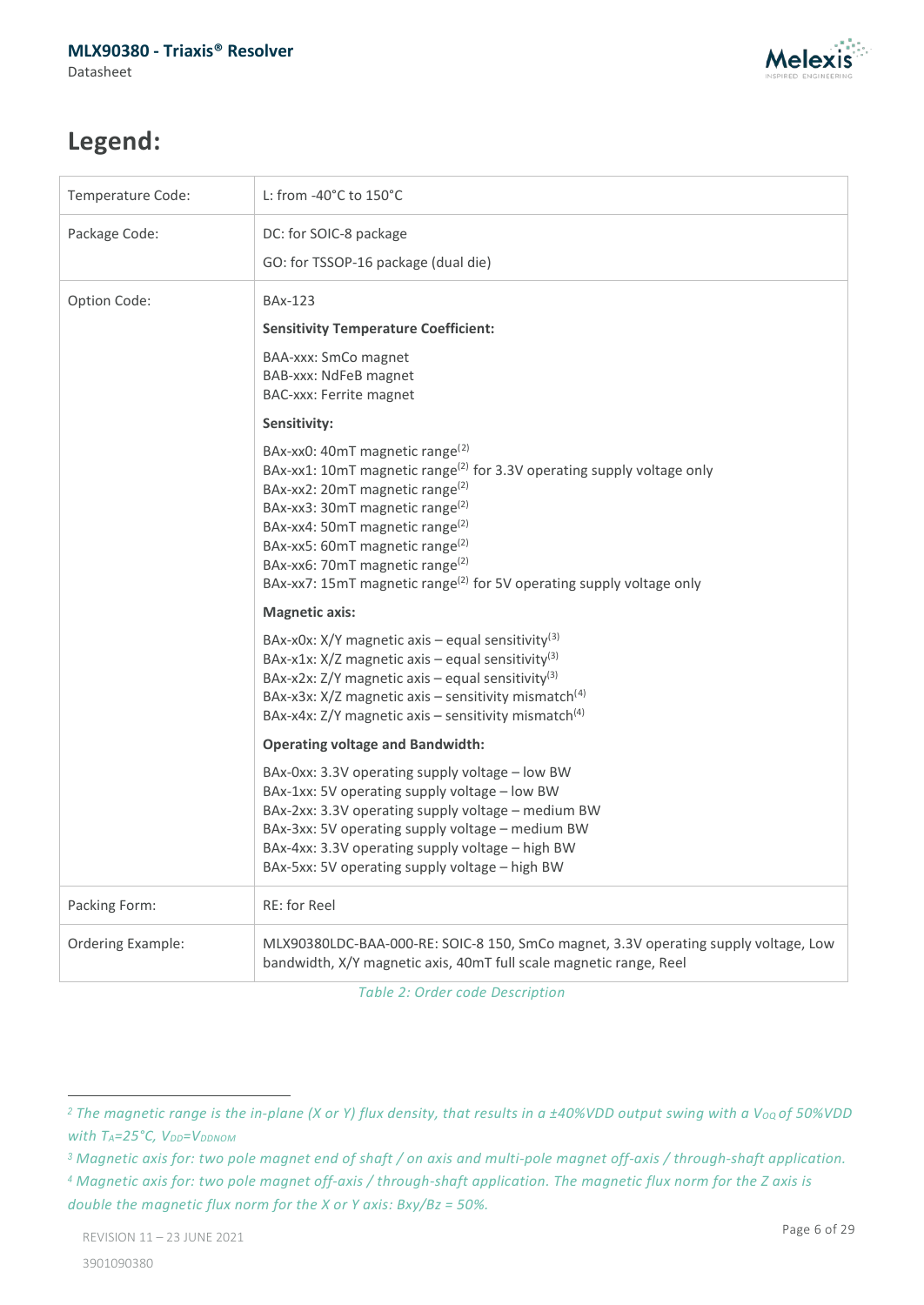**MLX90380 - Triaxis® Resolver** Datasheet



# <span id="page-6-0"></span>**5. Functional Diagram**



*Figure 3: Functional Diagram*

# <span id="page-6-1"></span>**6. Glossary of Terms**

| Gauss (G), Tesla (T) | Units for the magnetic flux density $-1$ mT = 10 G |
|----------------------|----------------------------------------------------|
| TC.                  | Temperature Coefficient (in ppm/°C.)               |
| NC.                  | Not Connected                                      |
| <b>EMC</b>           | Electro-Magnetic Compatibility                     |
|                      | <b>Table 3: Glossary of Terms</b>                  |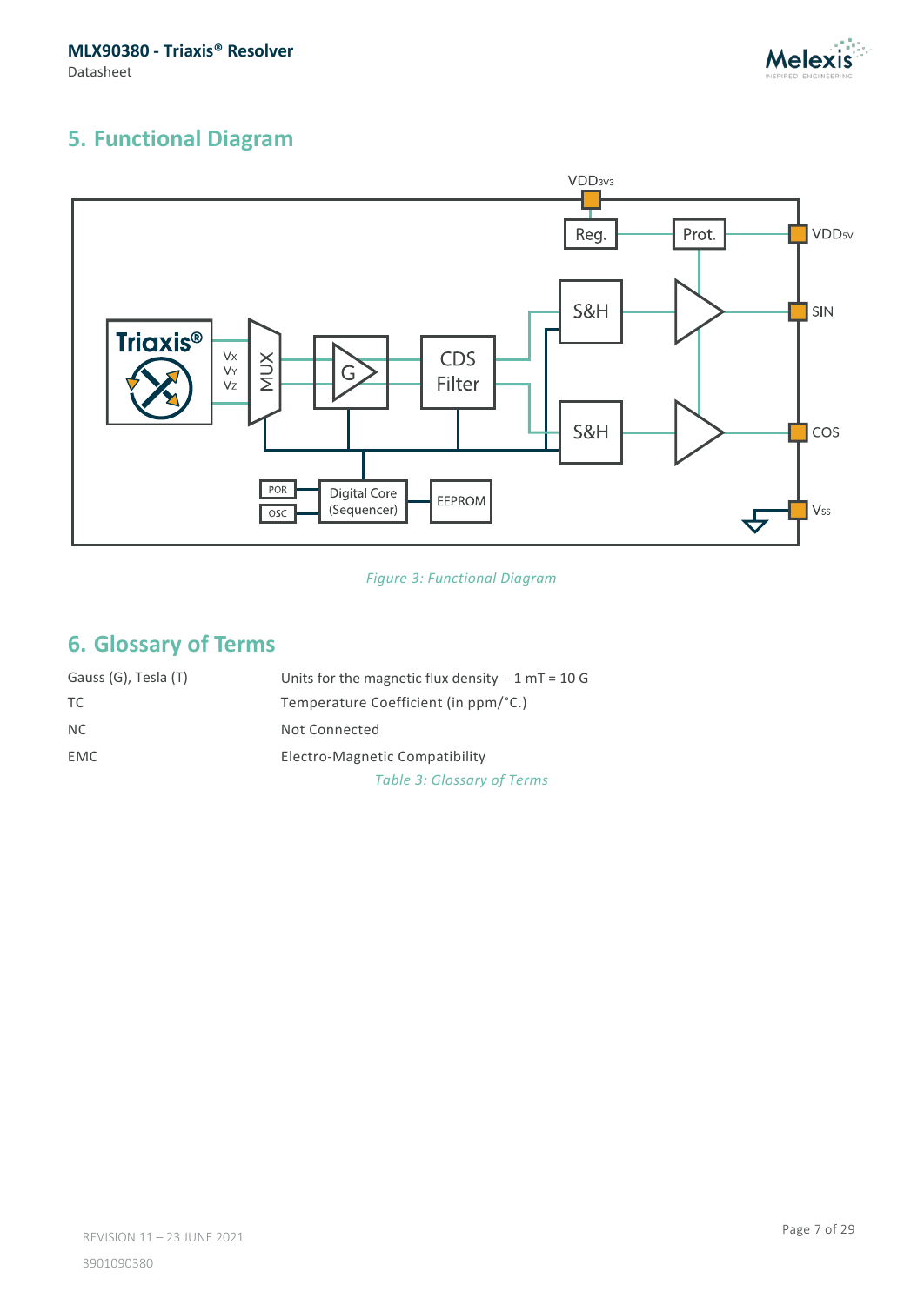

# <span id="page-7-0"></span>**7. Detailed General Description**

The MLX90380 is a monolithic sensor IC sensitive to the flux density applied orthogonally and parallel to the IC surface. High-speed dual analog outputs allow the MLX90380 to deliver accurate, contact-less, true 360Deg. sine/cosine signals when used with a rotating permanent magnet.

OUT<sub>1</sub> and OUT<sub>2</sub> output voltages are proportional to the applied magnetic field along 2 axes. Those 2 axes are specified by the option code. For example, option code BAA-000 is a chip where Bx and By components of the magnetic field are such that  $OUT_1=Voq_1+S_1xB_x$  and  $OUT_2=Voq_2+S_2xB_y$ .



#### *Figure 4: Output characteristics*

Customers can order pre-programmed devices. End of line calibration is optional to achieve higher position accuracy.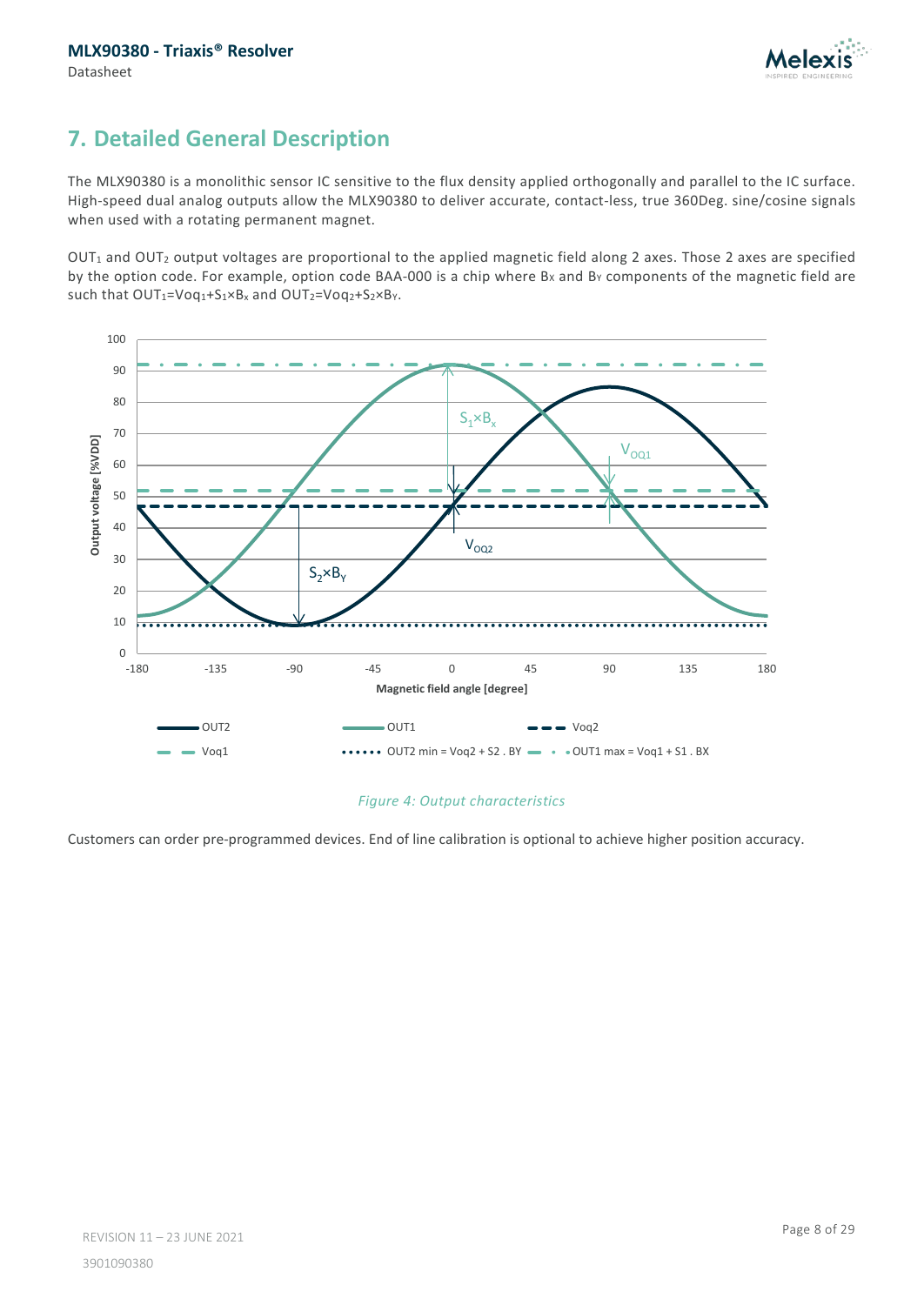

### <span id="page-8-0"></span>**8. Intrinsic Magnetic Axis**





*Figure 5: Axis configuration*

Figure 5 gives the axis convention. Thus, take for example an IC in Z/Y configuration. Then, OUT1 will give Bz & OUT2 will give By.

The following sections list a detailed explanation of the intrinsic axis. It explains clock wise and counter clock wise behavior of the angle calculation.

CW – Clockwise turn: The magnet needs to turn in the CW direction to get a positive slope of the angle calculated by ATAN.

CCW – Counterclockwise turn: The magnet needs to turn in the CCW direction to get a positive slope of the angle calculated by ATAN.

The CW - CCW rotation direction can be modified by changing the COS / SIN assignment to SIN / COS with an angle correction of 90 Deg.

$$
\alpha = ATAN\left(\frac{SIN}{COS}\right)
$$

The convention of preprogrammed parts is such that OUT2 is seen as SIN and OUT1 as COS.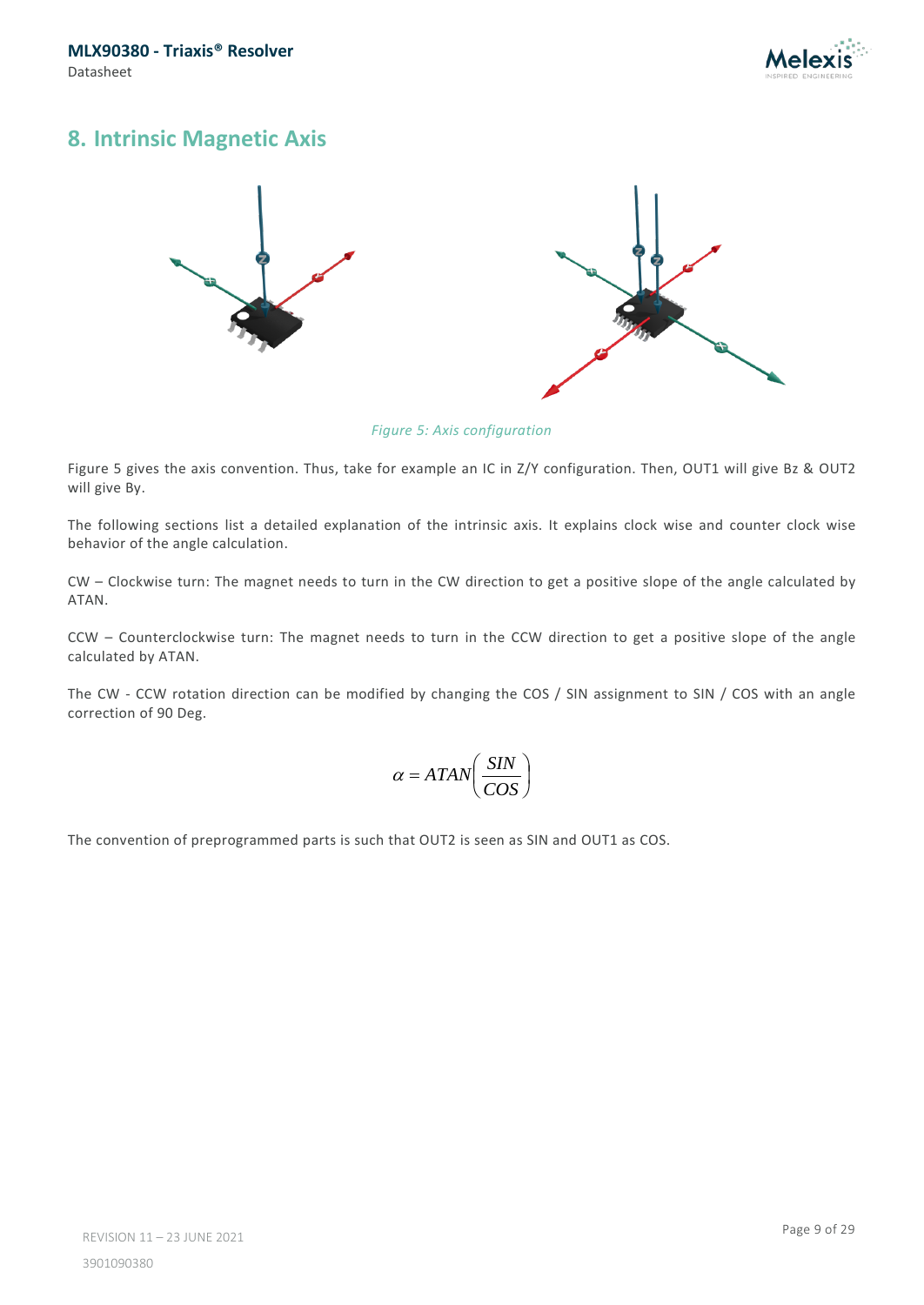

# <span id="page-9-0"></span>8.1. X/Y magnetic axis



*Figure 6: X/Y Magnetic Axis*

# <span id="page-9-1"></span>8.2. X/Z magnetic axis





*Figure 7: X/Z Magnetic Axis*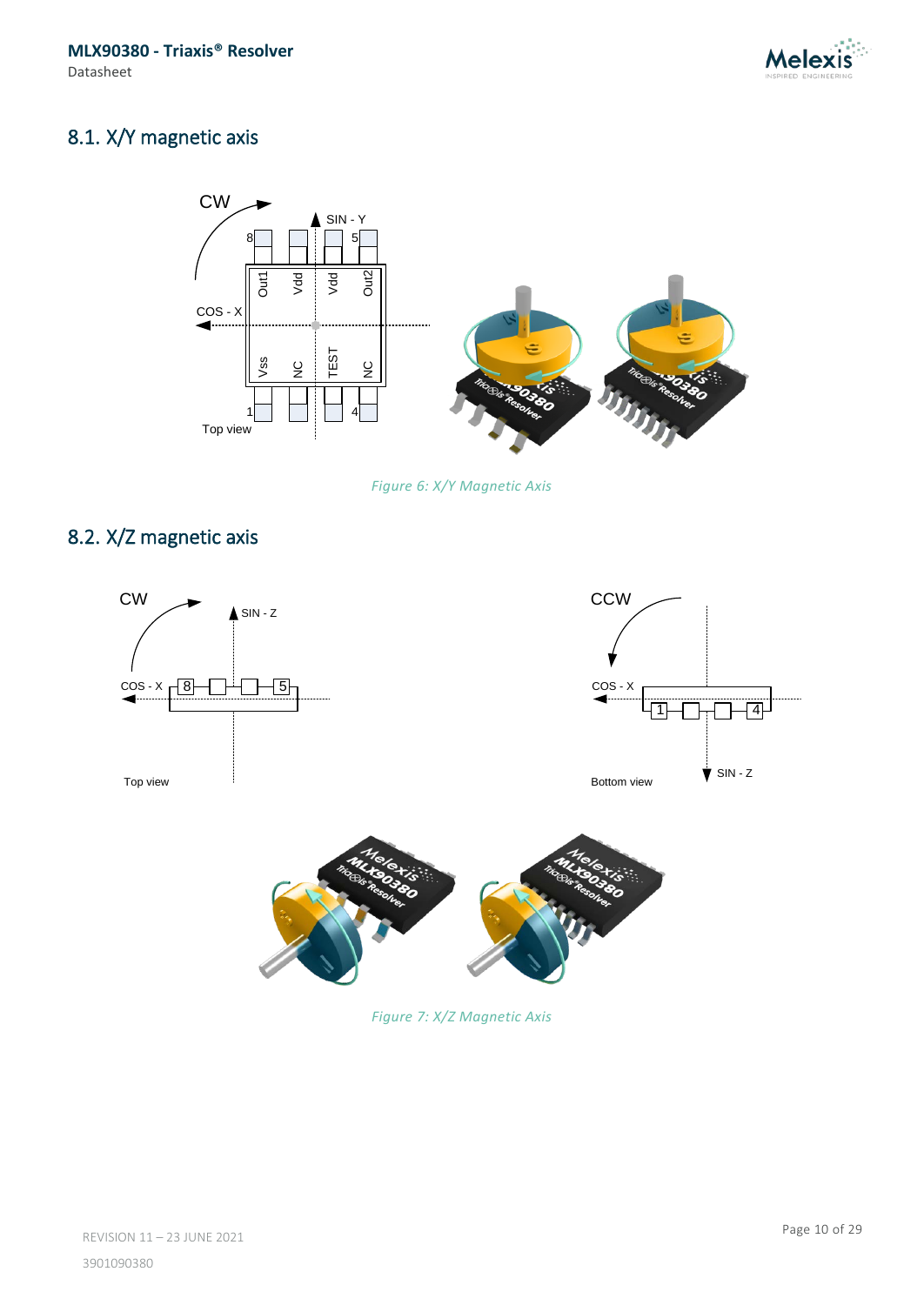

## <span id="page-10-0"></span>8.3. Z/Y magnetic axis



*Figure 8: Z/Y Magnetic Axis*

# <span id="page-10-1"></span>**9. Pin Definitions and Descriptions**

### <span id="page-10-2"></span>9.1. Pin Definition for SOIC-8

| Pin #          | <b>Name</b>      | <b>Description</b> |
|----------------|------------------|--------------------|
| $\mathbf{1}$   | <b>VSS</b>       | Supply Ground      |
| $\overline{2}$ | <b>NC</b>        | Not Used           |
| $\overline{3}$ | <b>TEST</b>      | Test Pin           |
| $\overline{4}$ | <b>NC</b>        | Not Used           |
| 5              | OUT <sub>2</sub> | Analog Output SIN  |
| 6              | VDD5V            | Supply 5V          |
| $\overline{7}$ | VDD3V3           | Supply 3V3         |
| 8              | OUT1             | Analog Output COS  |

#### *Table 4: Pin Definition SOIC-8*

For optimal EMC behavior connect the test pin and unused pins (Not Used) to the Ground.

Important: for 5V-mode applications, leave the VDD3V3 floating. Check the section [13](#page-19-0) ["Recommended Application](#page-19-0)  [Diagrams"](#page-19-0) for more details.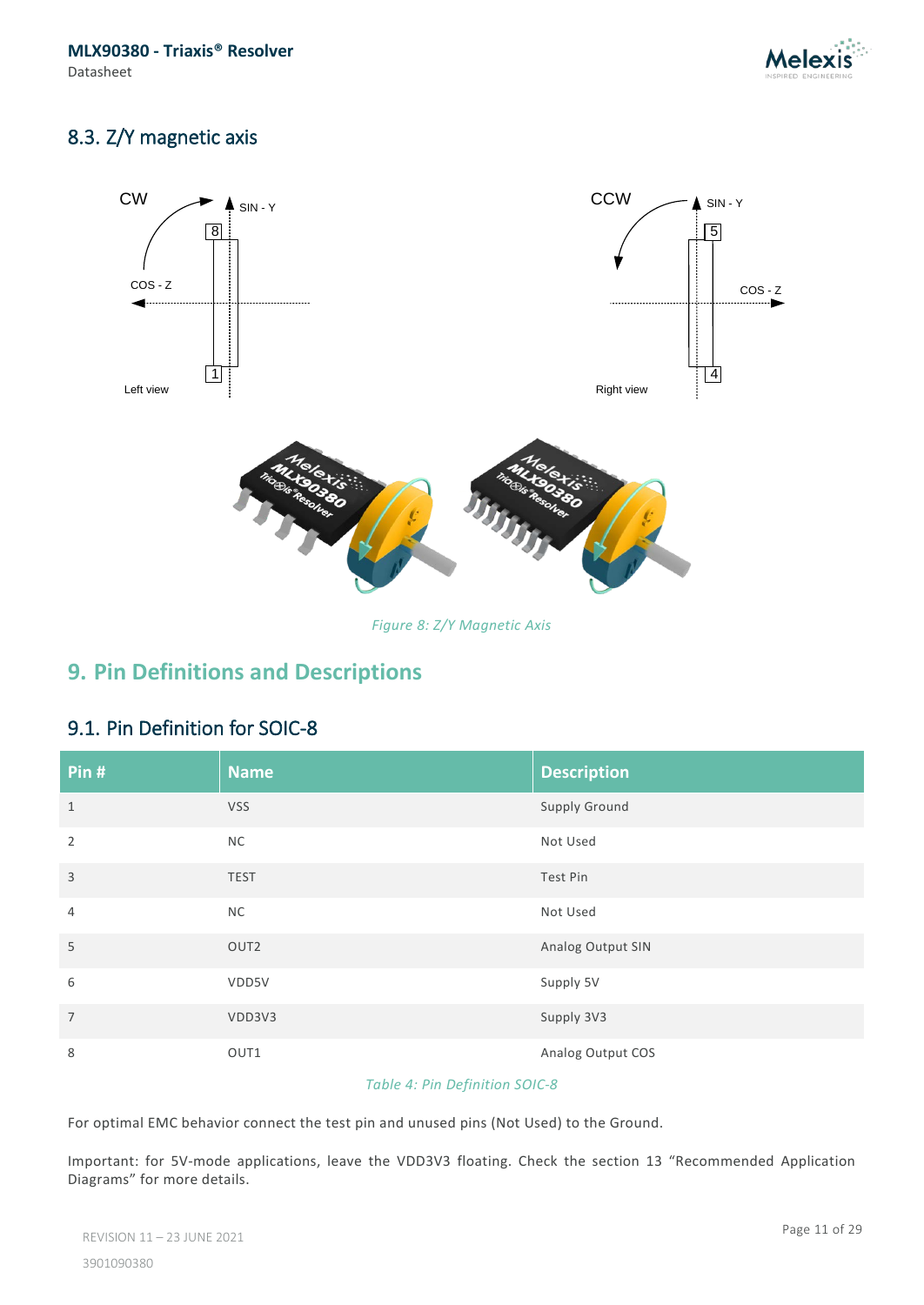

# <span id="page-11-0"></span>9.2. Pin Definition for TSSOP-16

| Pin#           | <b>Name</b> | <b>Description</b>      |
|----------------|-------------|-------------------------|
| $\mathbf{1}$   | $VSS_A$     | Supply Ground Die A     |
| $\overline{2}$ | $\sf NC$    | Not Used                |
| 3              | $NC$        | Not Used                |
| 4              | TEST_A      | Test Pin Die A          |
| 5              | OUT2_B      | Analog Output SIN Die B |
| 6              | VDD5V_B     | Supply 5V Die B         |
| $\overline{7}$ | VDD3V3_B    | Supply 3V3 Die B        |
| $\,8\,$        | $OUT1_B$    | Analog Output COS Die B |
| 9              | $VSS_B$     | Supply Ground Die B     |
| 10             | $\sf NC$    | Not Used                |
| 11             | TEST_B      | Test Pin Die B          |
| 12             | $\sf NC$    | Not Used                |
| 13             | OUT2_A      | Analog Output SIN Die A |
| 14             | VDD5V_A     | Supply 5V Die A         |
| 15             | VDD3V3_A    | Supply 3V3 Die A        |
| 16             | $OUT1_A$    | Analog Output COS Die A |

#### *Table 5: Pin Definition TSSOP-16*

For optimal EMC behavior connect the test pin and unused pins (Not Used) to the Ground.

Important: for 5V applications, leave the VDD3V3 floating. Check the section "Recommended Application Diagrams" for more details.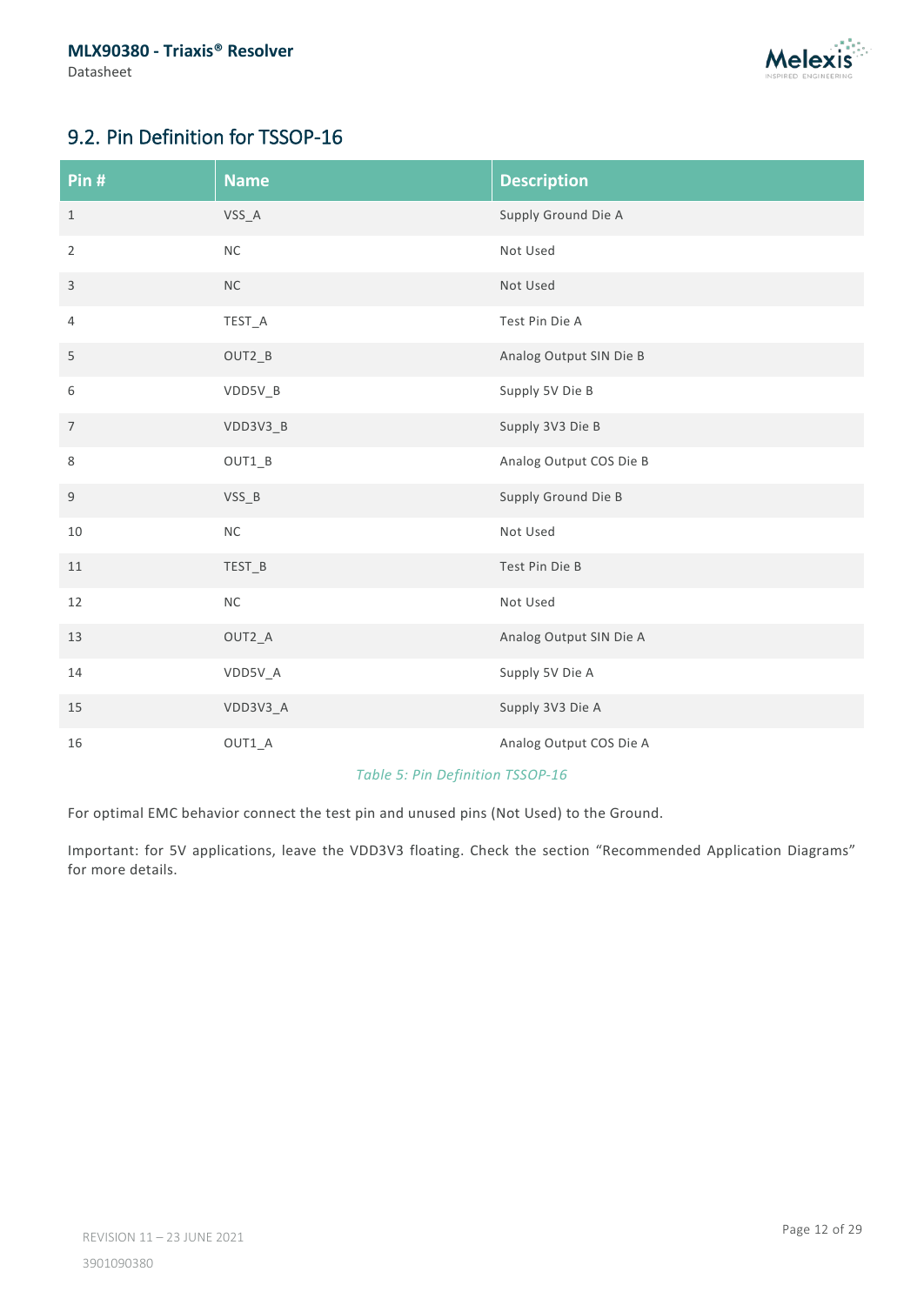

# <span id="page-12-0"></span>**10. Absolute Maximum Ratings**

| <b>Parameter</b>                                                       | <b>Symbol</b>     | Min.        | Max.                     | <b>Unit</b>       | <b>Condition</b>                                            |
|------------------------------------------------------------------------|-------------------|-------------|--------------------------|-------------------|-------------------------------------------------------------|
| Supply Voltage (5V)                                                    | V <sub>DD5V</sub> | $-16$       | 24                       | $\vee$            |                                                             |
| Supply Voltage (3.3V)                                                  | VDD3V3            | $-0.3$      | $\overline{7}$           | $\vee$            |                                                             |
| Supply Current <sup>(5)</sup>                                          | IDD               | $-10$       | 10                       | mA                | Excluding external load on OUT1&2.                          |
| Negative Output Voltage                                                | VOUT              | $-0.3$      | $\overline{\phantom{a}}$ | $\vee$            |                                                             |
| Positive Output Voltage<br>(5V Application Diagram)                    | VOUT              |             | 18                       | $\vee$            |                                                             |
| Positive Output Voltage<br>(3.3V Application Diagram)                  | VOUT              | ä,          | 17                       | $\vee$            |                                                             |
| Output Current                                                         | IOUT              | $-20$       | 20                       | mA                |                                                             |
| <b>Operating Temperature Range</b>                                     | <b>TA</b>         | $-40$       | 150                      | $^{\circ}{\rm C}$ |                                                             |
| Maximum Junction Temperature                                           | T                 | $\sim$      | 165                      | $^{\circ}{\rm C}$ |                                                             |
| Storage Temperature Range                                              | Ts                | $-55$       | 165                      | $^{\circ}{\rm C}$ |                                                             |
| ESD Sensitivity (Human Body Model)<br>AEC-Q100-002 standard            | <b>ESDHBM</b>     |             | $\overline{2}$           | kV                | Valid for SOIC-8.<br>TSSOP-16 cross die ESD limit is 1.5kV. |
| <b>ESD Sensitivity (Charged Device</b><br>Model) AEC-Q100-011 standard | <b>ESDCDM</b>     |             | 500                      | $\mathsf V$       |                                                             |
| Maximum Flux Density                                                   | B                 | $^{\rm -1}$ | $\mathbf{1}$             | $\top$            |                                                             |

#### *Table 6: Absolute Maximum Ratings*

Exceeding the absolute maximum ratings may cause permanent damage. Exposure to absolute maximum-rated conditions for extended periods may affect device reliability.

# <span id="page-12-1"></span>**11. General Electrical Specifications**

Operating Characteristics, VDD=3.135V to 3.6V or VDD=4.5V to 5.5V (depending on the option code), TA = -40°C to 150°C (unless otherwise specified)

| <b>Electrical Parameter</b> | <b>Symbol</b>      | Min.    | Typ.                                                 | Max.    | Unit                             | <b>Condition</b>                                                                          |
|-----------------------------|--------------------|---------|------------------------------------------------------|---------|----------------------------------|-------------------------------------------------------------------------------------------|
| Supply Voltage (operating)  | V <sub>DD3V3</sub> | 3.135   | 3.3                                                  | 3.6     | V                                | SOIC-8 and TSSOP-16 packages                                                              |
| Supply Voltage (operating)  | V <sub>DD5V</sub>  | 4.5     | 5                                                    | 5.5     | V                                | SOIC-8 and TSSOP-16 packages                                                              |
| <b>Supply Current</b>       | IDD                | 5.<br>6 | $\overline{\phantom{a}}$<br>$\overline{\phantom{a}}$ | 9<br>10 | m <sub>A</sub><br>m <sub>A</sub> | Excluding external load on OUT1&2<br>$3.135 \leq VDD \leq 3.6$<br>$4.5 \leq VDD \leq 5.5$ |

<span id="page-12-2"></span>*<sup>5</sup> Note IDD may exceed 10mA with a pull-down on OUT1&2.*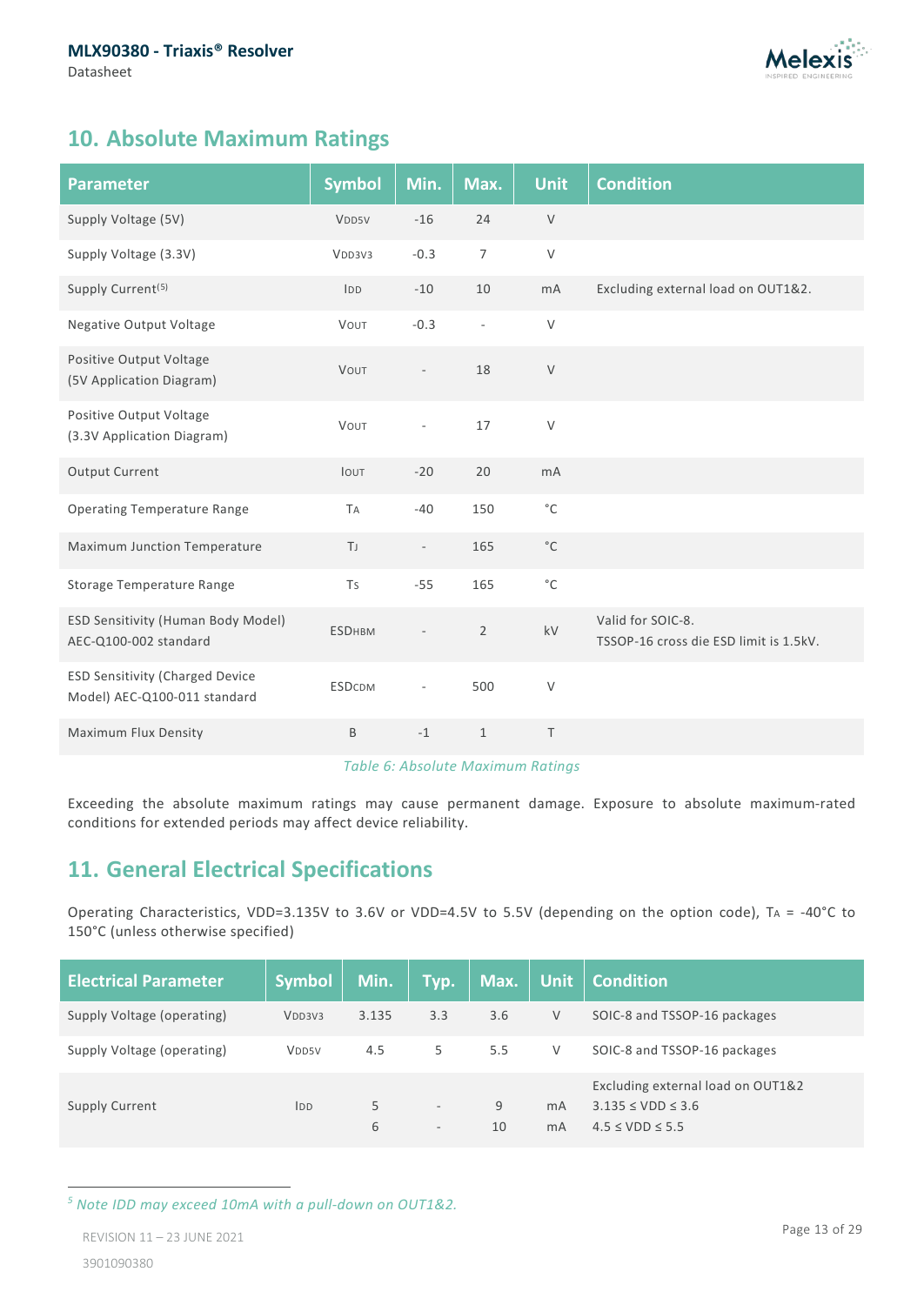#### **MLX90380 - Triaxis® Resolver**

Datasheet



| <b>Electrical Parameter</b>          | <b>Symbol</b> | Min.                     | Typ.                                                 | Max.                     | <b>Unit</b>            | <b>Condition</b>                                                                                                                                                    |
|--------------------------------------|---------------|--------------------------|------------------------------------------------------|--------------------------|------------------------|---------------------------------------------------------------------------------------------------------------------------------------------------------------------|
| Power On Reset Voltage Rising        | VPOR H        | 2.4<br>2.9               | 2.75<br>3.4                                          | 3<br>3.9                 | V<br>V                 | OUT HiZ $\rightarrow$ operating mode<br>Application Diagram VDD3V3<br><b>Application Diagram VDD5V</b>                                                              |
| Power On Reset Voltage Falling       | VPOR_L        | 2.1<br>2.5               | 2.4<br>3.05                                          | 2.7<br>3.5               | $\vee$<br>V            | Operating mode $\rightarrow$ OUT HiZ<br>Application Diagram VDD3V3<br><b>Application Diagram VDD5V</b>                                                              |
| Programming Voltage (PTC)            | MT7V          | 6.1                      | 6.5                                                  | $\overline{7}$           | V                      | Rising Entry Level on VDD                                                                                                                                           |
| Load Current Range                   | IOUT          | $-1$                     | $\overline{\phantom{a}}$                             | $\mathbf{1}$             | mA                     |                                                                                                                                                                     |
| Load Resistance Range <sup>(6)</sup> | RL            | 10<br>5                  | ÷,                                                   | $\infty$<br>$\infty$     | $k\Omega$<br>$k\Omega$ | Connected between OUT and GND<br>Application Diagram VDD3V3<br><b>Application Diagram VDD5V</b>                                                                     |
| Load Capacitor Range                 | CL            | 1.5                      | 2.2                                                  | 10                       | ηF                     | Connected between OUT and GND                                                                                                                                       |
| Output Voltage Range                 | Vo            | 5<br>10                  | $\overline{\phantom{a}}$<br>$\overline{\phantom{a}}$ | 95<br>90                 | %VDD<br>%VDD           | Linearity better than 1.5%<br>Linearity better than 0.5%                                                                                                            |
| Output Resistance                    | ROUT          | $\qquad \qquad -$        | 25                                                   | $\overline{\phantom{a}}$ | Ω                      | $IOUT = ±1mA$                                                                                                                                                       |
| Power-On Time <sup>(7)</sup>         | ton           |                          |                                                      | 200                      | μs                     | High bandwidth programming<br>$V$ POR_H $\leq$ $V$ DD $\leq$ $V$ DD5V_Max<br>$V$ POR_H $\leq$ $V$ DD $\leq$ $V$ DD3V3_Max                                           |
| <b>Chopping Frequency</b>            | <b>ЕСНОР</b>  | 0.9                      | $\mathbf{1}$                                         | 1.1                      | MHz                    |                                                                                                                                                                     |
| Output Update Period                 | Ts            |                          | $\overline{4}$                                       |                          | $\mu$ s                | Each field component takes 2µs, measured<br>sequentially                                                                                                            |
| Output Noise Voltage <sup>(8)</sup>  | Vnrms         |                          | $\overline{\phantom{a}}$                             | 3.1<br>4.6<br>$10\,$     | mV<br>mV<br>mV         | RMS noise, B=0mT, VDD = typical value<br>S=1 %VDD/mT (50mV/mT at VDD=5V)<br>Low bandwidth programming<br>Medium bandwidth programming<br>High bandwidth programming |
| <b>Nyquist Frequency</b>             | Fnyq          | $\overline{\phantom{a}}$ | 125                                                  | $\overline{\phantom{a}}$ | kHz                    |                                                                                                                                                                     |
| Tracking Delay <sup>(9)</sup>        |               |                          | 12<br>29.5<br>74                                     | 17.5<br>38<br>85.5       | $\mu$ s<br>μs<br>μs    | High bandwidth<br>Medium bandwidth<br>Low bandwidth                                                                                                                 |

*Table 7 General Electrical Specifications*

<span id="page-13-1"></span><span id="page-13-0"></span>*<sup>6</sup> A Pull down enables EEPROM error detection when the output goes in HiZ mode.*

<span id="page-13-2"></span>*<sup>7</sup> Lower bandwidth programming increases the Power-On Time by the tracking delay (see footnote [9\)](#page-13-0).*

<span id="page-13-3"></span>*<sup>8</sup> Higher sensitivity programming may increase the output noise voltage.*

<span id="page-13-4"></span>*<sup>9</sup> Tracking Delay is defined as the time delay between a rotating magnetic stimuli and the change on both outputs, SIN and COS. This delay includes the sample and hold filter which can be programmed by the customer according to the following equation: Vo=Vi/n + nz-1 Vo/n with Bandwidth=1/(2πnTs) and n=1, 2, …, 16.*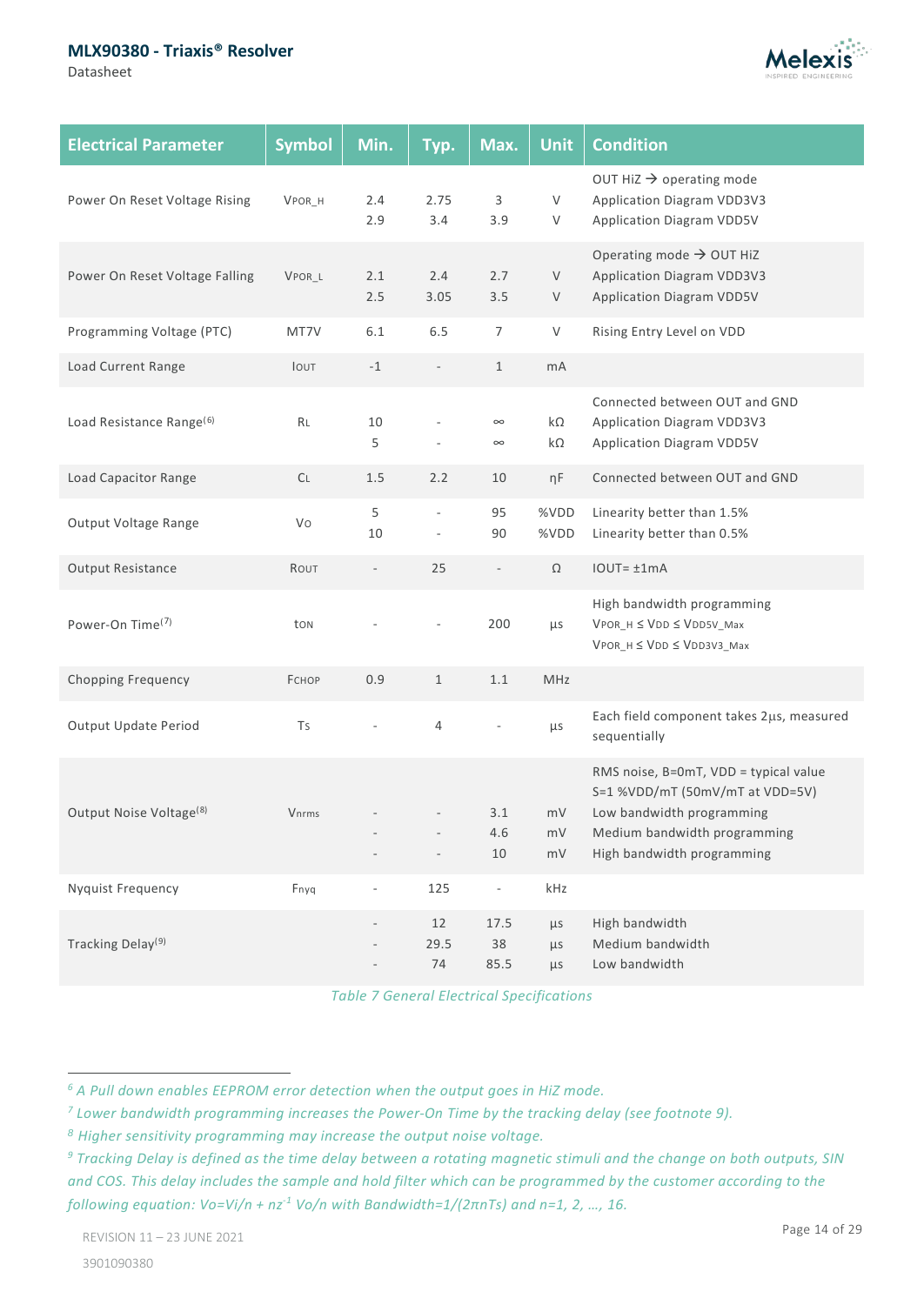

# <span id="page-14-0"></span>**12. Magnetic Specifications([10\)](#page-14-2)**

Operating Characteristics, VDD=3.135V to 3.6V or VDD=4.5V to 5.5V (depending on the option code), TA = -40°C to 150°C (unless otherwise specified).

<span id="page-14-1"></span>

| <b>Magnetic Parameter</b>                              | <b>Symbol</b>   | Min.                                                                                                  | Typ.                                                                                                         | Max.                                                                                                                                                                                             | <b>Unit</b>                                                                          | <b>Condition</b>                                                                                                                                                                                                                             |
|--------------------------------------------------------|-----------------|-------------------------------------------------------------------------------------------------------|--------------------------------------------------------------------------------------------------------------|--------------------------------------------------------------------------------------------------------------------------------------------------------------------------------------------------|--------------------------------------------------------------------------------------|----------------------------------------------------------------------------------------------------------------------------------------------------------------------------------------------------------------------------------------------|
| Full Scale Magnetic Range<br>(programmable)            | <b>Bfs</b>      | 10                                                                                                    | ÷,                                                                                                           | 70                                                                                                                                                                                               | mT                                                                                   |                                                                                                                                                                                                                                              |
| <b>Magnetic Flux Density</b>                           | Bz              | ÷,                                                                                                    | $\blacksquare$                                                                                               | 140                                                                                                                                                                                              | $mT$                                                                                 |                                                                                                                                                                                                                                              |
| Sensitivity <sup>(11)</sup>                            | $\sf S$         | $\overline{\phantom{a}}$<br>$\overline{\phantom{m}}$<br>$\qquad \qquad -$<br>$\overline{\phantom{m}}$ | $1^{(12)}$<br>4(12)<br>$2^{(12)}$<br>$1.33^{(12)}$<br>$0.8^{(12)}$<br>$0.66^{(12)}$<br>0.57(12)<br>2.66(12)  | $\overline{\phantom{a}}$<br>$\overline{\phantom{a}}$<br>$\overline{\phantom{a}}$<br>$\overline{\phantom{a}}$<br>$\overline{\phantom{a}}$<br>$\overline{\phantom{a}}$<br>$\overline{\phantom{a}}$ | %VDD/mT<br>%VDD/mT<br>%VDD/mT<br>%VDD/mT<br>%VDD/mT<br>%VDD/mT<br>%VDD/mT<br>%VDD/mT | xx0: 40mT magnetic range<br>xx1: 10mT magnetic range(13)<br>xx2: 20mT magnetic range<br>xx3: 30mT magnetic range<br>xx4: 50mT magnetic range<br>xx5: 60mT magnetic range<br>xx6: 70mT magnetic range<br>xx7: 15mT magnetic range(14)         |
| Sensitivity Accuracy                                   |                 | $-5$<br>$-8$                                                                                          | $\overline{\phantom{a}}$<br>$\bar{\phantom{a}}$                                                              | 5<br>8                                                                                                                                                                                           | %<br>$\%$                                                                            | X/Y magnetic axis<br>Z magnetic axis<br>T <sub>A</sub> =25°C, V <sub>DD</sub> =V <sub>DDNOM</sub> , S=1%VDD/mT                                                                                                                               |
| Sensitivity Temperature<br>Coefficient <sup>(15)</sup> | <b>TCS</b>      | $\overline{\phantom{m}}$                                                                              | 350<br>1100<br>2000                                                                                          | $\overline{\phantom{a}}$                                                                                                                                                                         | ppm/°C<br>ppm/°C<br>ppm/°C                                                           | First Order approximation<br>SmCo<br>NdFeB<br>Ferrite                                                                                                                                                                                        |
| Sensitivity Temperature<br>Coefficient Drift           | <b>TCSdrift</b> | $-500$                                                                                                | ÷,                                                                                                           | 500                                                                                                                                                                                              | ppm/°C                                                                               | Temperature drift around programmed TCS                                                                                                                                                                                                      |
| Sensitivity Ratiometry                                 |                 | $-2.5$                                                                                                | $\overline{\phantom{a}}$                                                                                     | 2.5                                                                                                                                                                                              | % / V                                                                                |                                                                                                                                                                                                                                              |
| Linearity                                              |                 | $-0.5$<br>$-0.5$<br>$-1.5$<br>$-1.5$                                                                  | $\overline{\phantom{a}}$<br>$\overline{\phantom{a}}$<br>$\overline{\phantom{a}}$<br>$\overline{\phantom{a}}$ | 0.5<br>0.5<br>1.5<br>1.5                                                                                                                                                                         | $\%$<br>$\%$<br>$\%$<br>$\%$                                                         | V <sub>DD</sub> =5V, output voltage within [0.5V;4.5V]<br>V <sub>DD</sub> =3.3V, output voltage within [0.33V;2.97V]<br>V <sub>DD</sub> =5V, output voltage within [0.25V;4.75V]<br>V <sub>DD</sub> =3.3V, output voltage in [0.165V;3.135V] |
| Sensitivity Mismatch                                   |                 | $-5$<br>$-5$                                                                                          | $\overline{\phantom{a}}$<br>$-20$<br>$\overline{\phantom{a}}$                                                | 5<br>$\qquad \qquad -$<br>5                                                                                                                                                                      | %<br>$\%$<br>%                                                                       | X vs. Y, with/without gain adjustment<br>Z vs. X, Z vs. Y, without gain adjustment<br>Z vs. X, Z vs. Y, with gain adjustment                                                                                                                 |

<span id="page-14-2"></span>*<sup>10</sup> Please refer to the User\_Interface\_description\_MLX90380\_PSF\_sample.xls.pdf for customer programmable parameters.*

<span id="page-14-3"></span>*<sup>11</sup> Sensitivity and associated magnetic full scale range are factory programmed (see Option Codes).*

<span id="page-14-4"></span>*<sup>12</sup> For option code x3x and x4x the sensitivity for the Z axis is half of the sensitivity for the X or Y axis. The given figure is for the X or Y axis.*

<span id="page-14-5"></span>*<sup>13</sup> for 3.3V operating supply voltage only*

<span id="page-14-6"></span>*<sup>14</sup> for 5V operating supply voltage only*

<span id="page-14-7"></span>*<sup>15</sup> See section [12.1](#page-16-0) for second order behavior.*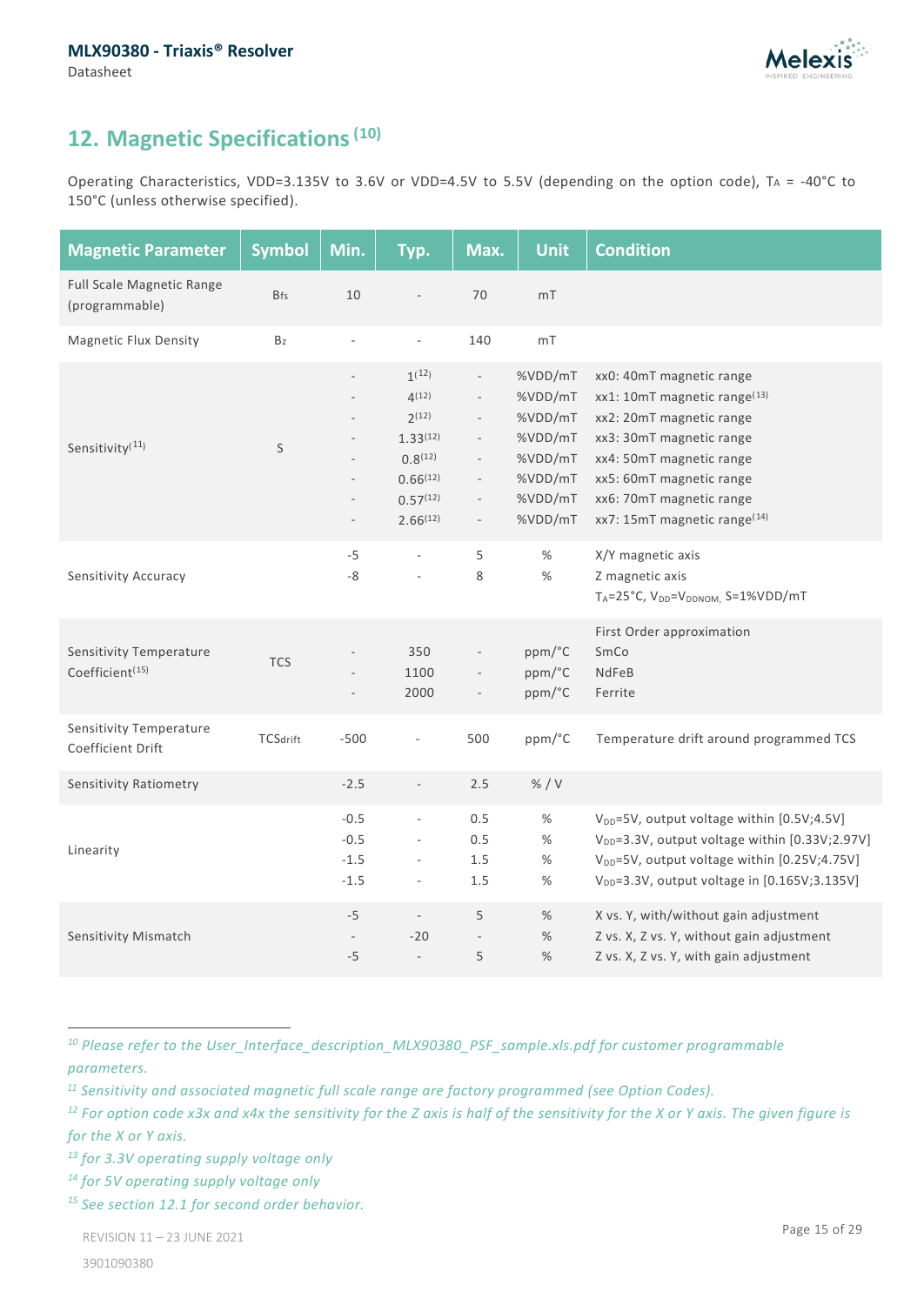#### **MLX90380 - Triaxis® Resolver**

Datasheet



| <b>Magnetic Parameter</b>                                        | <b>Symbol</b> | Min.                     | Typ.                     | Max.                     | <b>Unit</b>       | <b>Condition</b>                                                                        |
|------------------------------------------------------------------|---------------|--------------------------|--------------------------|--------------------------|-------------------|-----------------------------------------------------------------------------------------|
| Output Offset Level                                              | Voq           | 47.5                     | 50                       | 52.5                     | %VDD              | B=0mT, $T_A = 25^{\circ}C$                                                              |
| <b>Output Offset Temperature</b><br>Drift <sup>(16)</sup>        |               | $-1.5$<br>$-2.2$         | $\mathbf 0$<br>0         | 1.5<br>2.2               | %VDD<br>%VDD      | $V_{DD} = 5V$<br>$VDD=3.3V$<br>B=0mT, S=1 %VDD/mT                                       |
| <b>Output Offset Ratiometry</b>                                  |               | $-2.5$                   | $\overline{\phantom{a}}$ | 2.5                      | %                 | $B=0mT$<br>$(dV_{OQ} / V_{OQ}) - (dV_{DD} / V_{DD})$<br>$-10\% < dV_{DD}/V_{DD} < 10\%$ |
| Magnetic Angular Speed                                           |               | $\mathsf 0$              | $\overline{\phantom{a}}$ | 25000                    | rpm               |                                                                                         |
| Signal Phase Shift                                               | PHI           | $\overline{\phantom{a}}$ | 1.8                      | $\overline{\phantom{a}}$ | Degree            | At 25000 rpm, high bandwidth programming                                                |
| Output Update Rate                                               |               | $\overline{\phantom{a}}$ | 1.6                      |                          | Sample/<br>Degree | At 25000 rpm, high bandwidth programming                                                |
| Total Angular Error without<br>Correction <sup>(17)</sup>        |               | $-10$<br>$-15$           |                          | 10<br>15                 | Degree<br>Degree  | $T = 25^{\circ}C$<br>$-40^{\circ}$ C $\leq$ T $\leq$ 150 $^{\circ}$ C                   |
| Total Angular Error with<br>Dynamic Compensation <sup>(18)</sup> |               | $-1$                     |                          | 1                        | Degree            |                                                                                         |

*Table 8: Magnetic Specifications*

<span id="page-15-0"></span>*<sup>16</sup> See section 12.2 for the full Output Offset Temperature Drift Characteristics*

<span id="page-15-1"></span>*<sup>17</sup> Total angle error with an external homogeneous magnetic field stimulus. System design and manufacturing (magnet eccentricity and off-axis) may degrade the accuracy.*

<span id="page-15-2"></span>*<sup>18</sup> This system error budget is explained in more detail in a separate application note. It is dependent on the magnetic system and the correction algorithm of the ECU. A very popular method to reduce total angle error is offset and amplitude correction (e.g. min/max COS/SIN scaling by the system ECU after one full magnet revolution). The total angle error refers only to the linearity error associated to the MLX90380. The linearity error associated to the magnetic and mechanical (off-axis, eccentricity) design is not included and should be considered as an additional contribution. The total error can be reduced either statically (room temperature compensation) or dynamically (continuous compensation) through the off-chip signal processing performing the angular computation i.e. arctan(OUT2/OUT1). The compensation is applied prior to computing the arctangent function: offset, gain and phase correction can be applied.*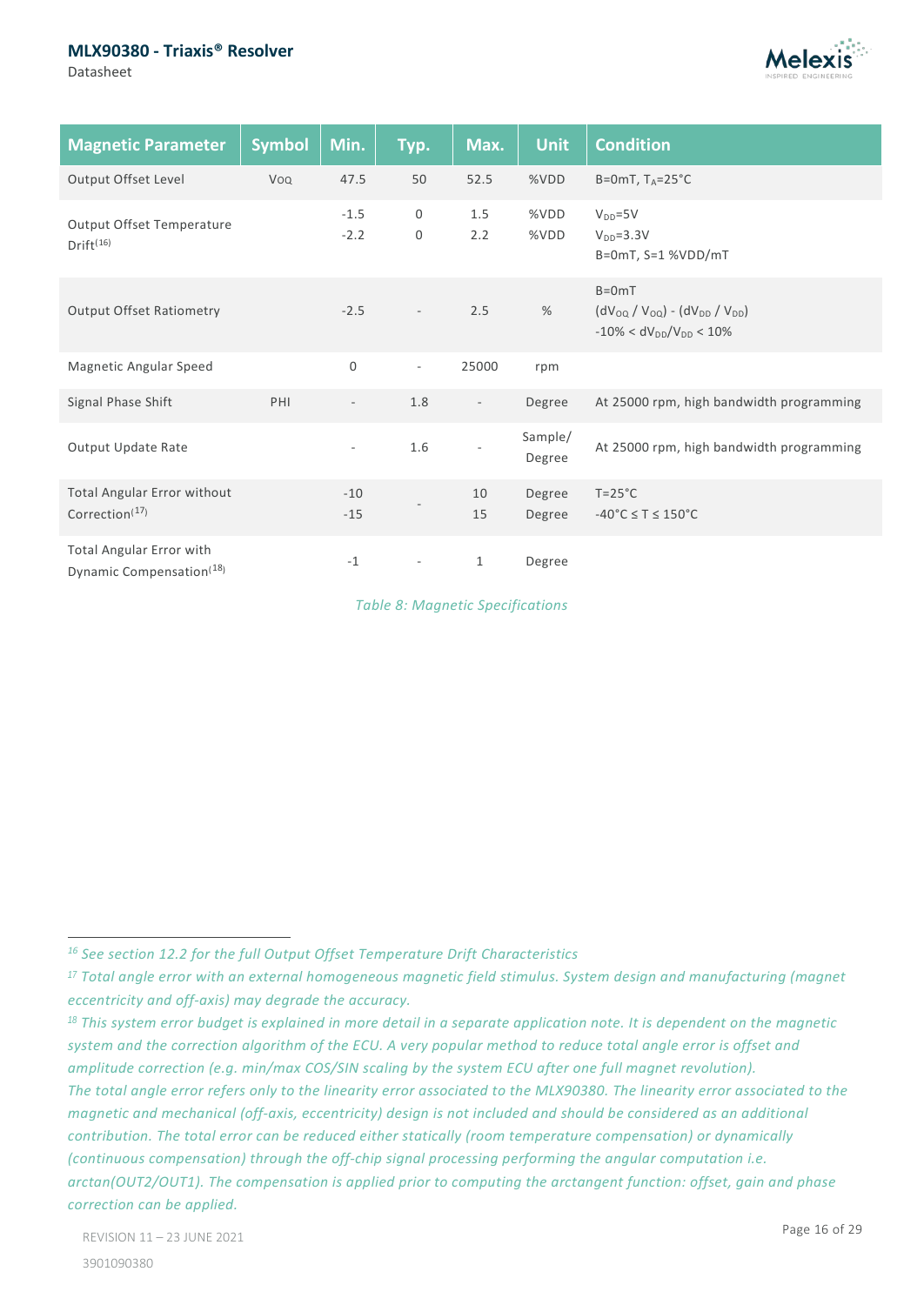

### <span id="page-16-0"></span>12.1. Sensitivity Temperature Coefficient Characteristic

The sensitivity temperature coefficient of the MLX90380 is a first order sensitivity compensation to counter the degrading of the magnets field strength over temperature. The TCS is foreseen with a target TCS of SmCo, NdFeB and Ferrite. The actual TCS of the sensor will show a small 2nd order on the target as illustrated in the figure below.



*Figure 9: Target TCS vs. 2nd order TCS*

### <span id="page-16-1"></span>12.2. Output Offset Temperature Drift Characteristic

In the Magnetic Specifications, the Output Offset Temperature Drift of the MLX90380 is specified for B=0mT, VDD=VDDNOM, S=1 %VDD/mT -40°C ≤ T ≤ 150°C. The charts below list the Output Offset Temperature Drift characteristics for the full magnetic range.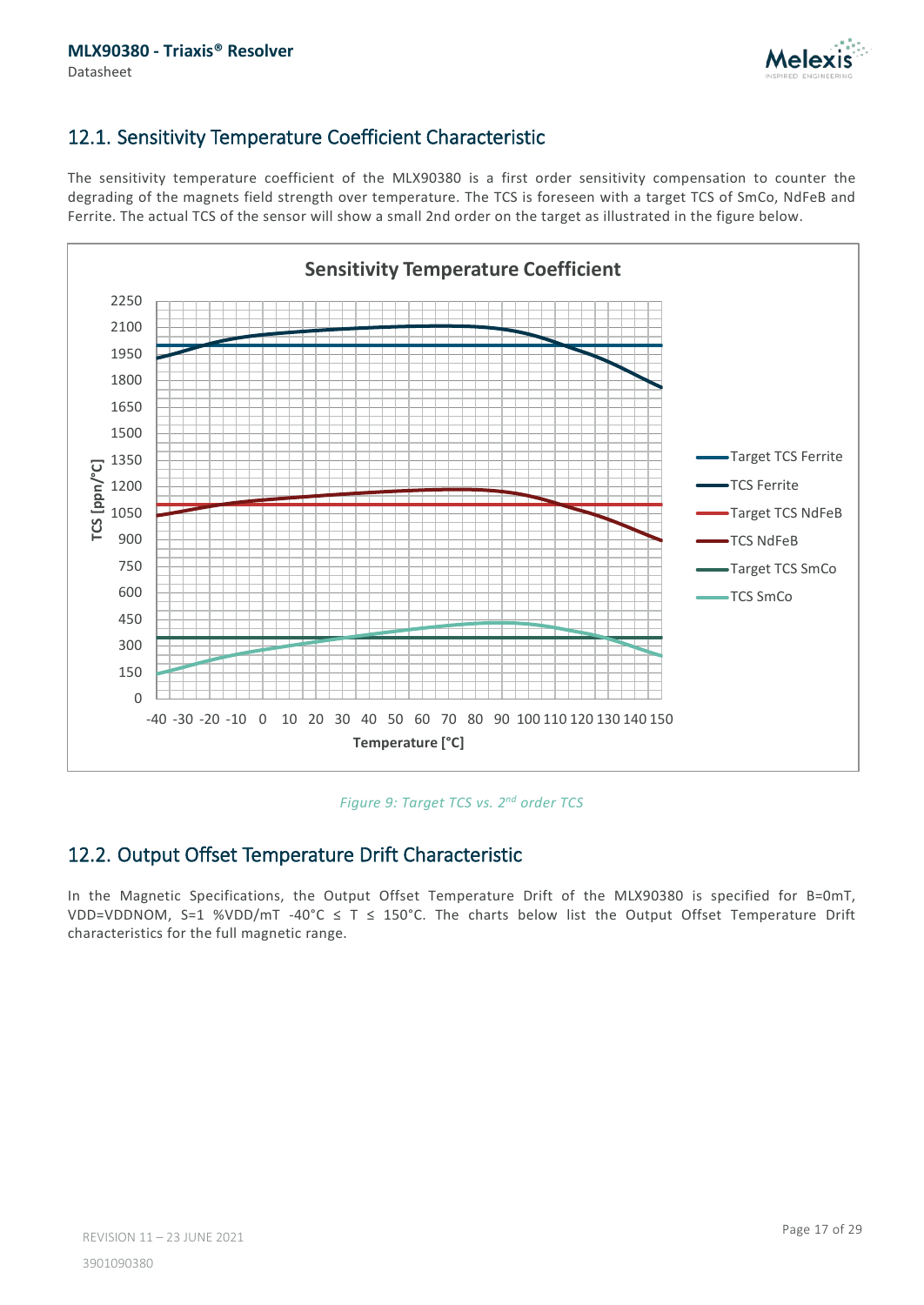

### <span id="page-17-0"></span>12.2.1. Output Offset Temperature Drift Characteristic







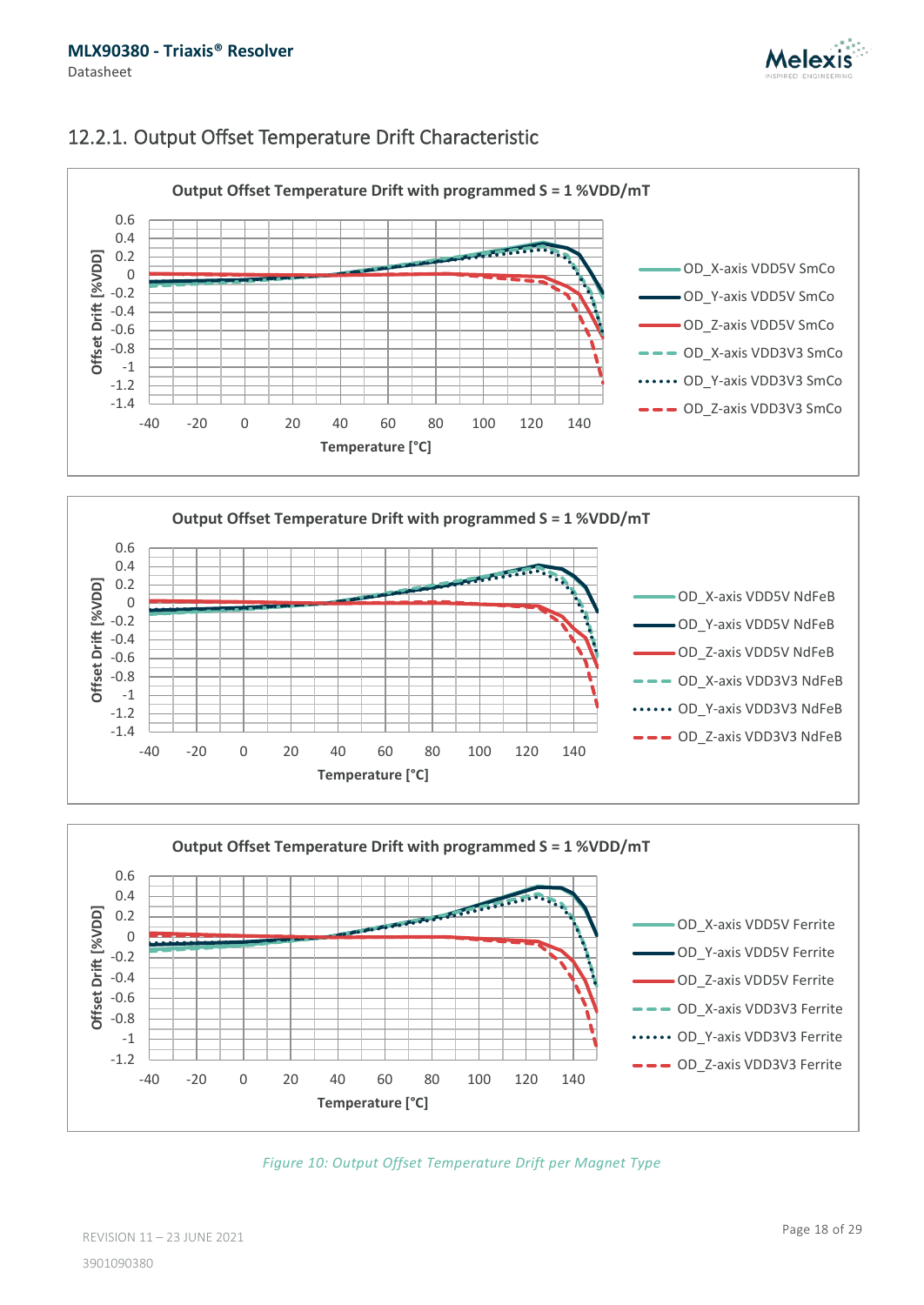



### <span id="page-18-0"></span>12.2.2. Output Offset Temperature Drift Characteristic vs. Sensitivity



![](_page_18_Figure_5.jpeg)

*Figure 11: Output Offset Temperature Drift vs Sensitive Range per Magnet Type*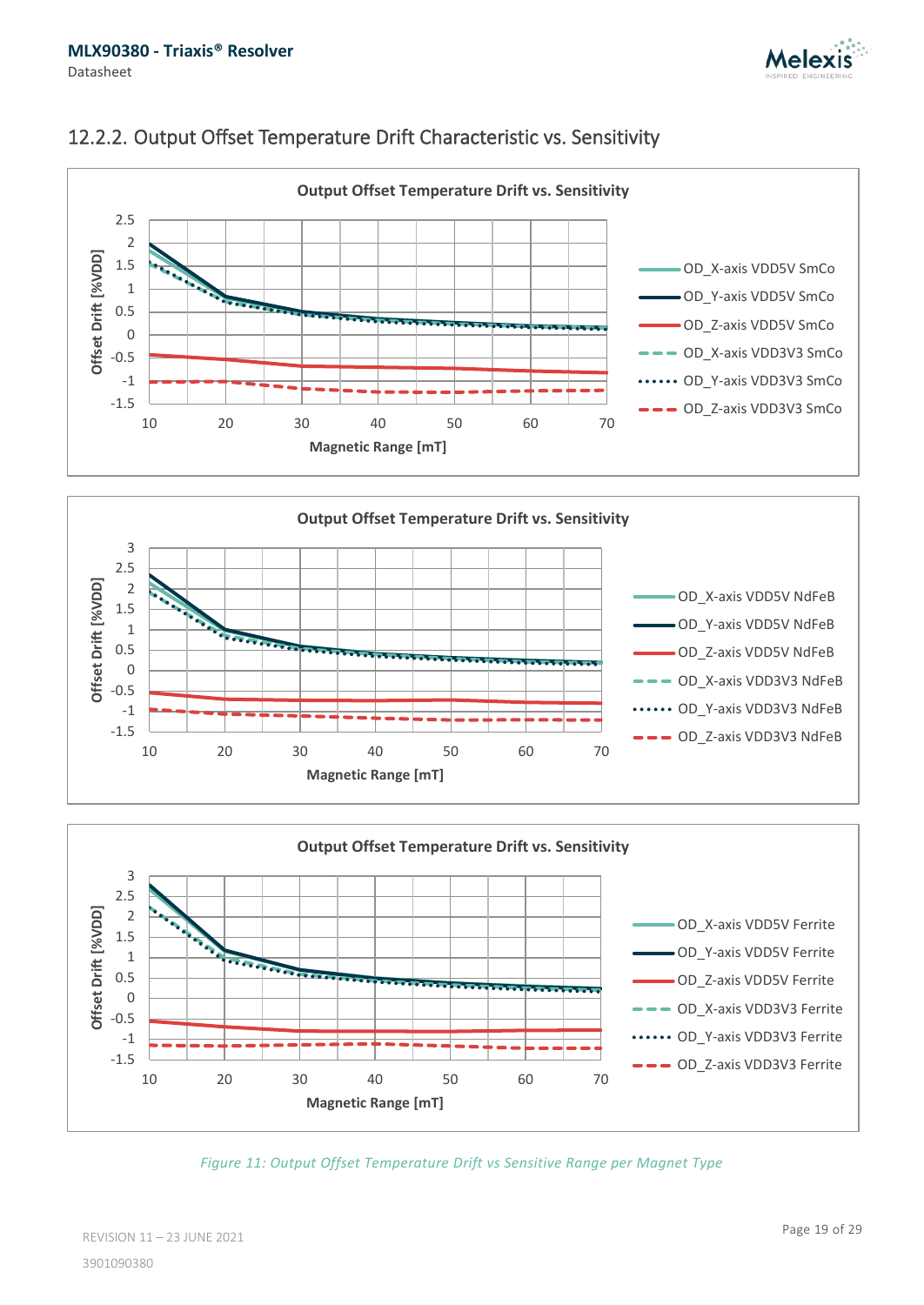![](_page_19_Picture_0.jpeg)

# <span id="page-19-0"></span>**13. Recommended Application Diagrams**

### <span id="page-19-1"></span>13.1. MLX90380 in SOIC-8 Package

### <span id="page-19-2"></span>13.1.1. Application Diagram VDD3V3

![](_page_19_Figure_5.jpeg)

*Figure 12: Application Diagram VDD3V3*

# <span id="page-19-3"></span>13.1.2. Application Diagram VDD5V

![](_page_19_Figure_8.jpeg)

*Figure 13: Application Diagram VDD5V*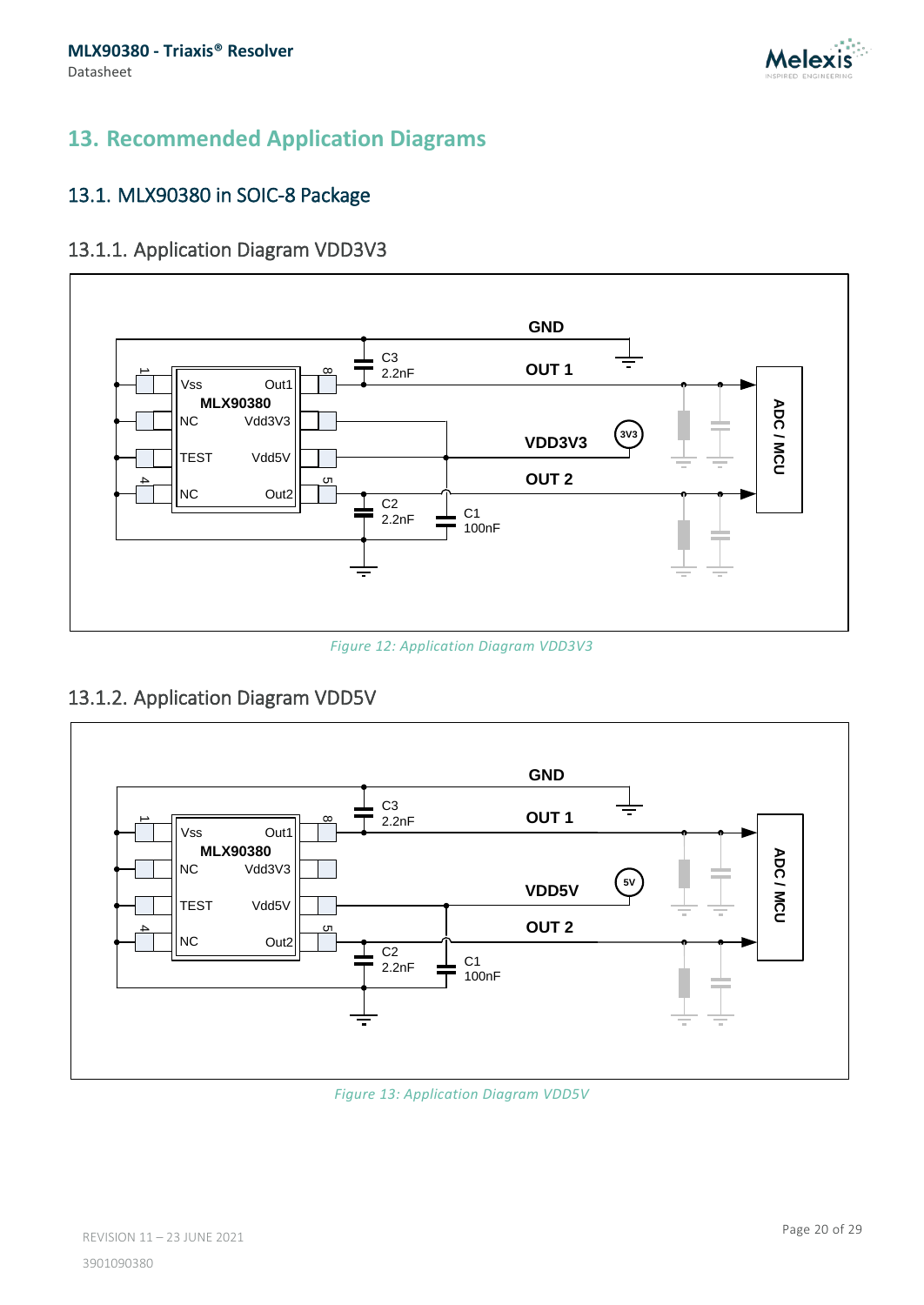![](_page_20_Picture_1.jpeg)

### <span id="page-20-0"></span>13.2. MLX90380 in TSSOP-16 Package

# <span id="page-20-1"></span>13.2.1. Application Diagram VDD3V3

![](_page_20_Figure_4.jpeg)

*Figure 14: Application Diagram VDD3V3*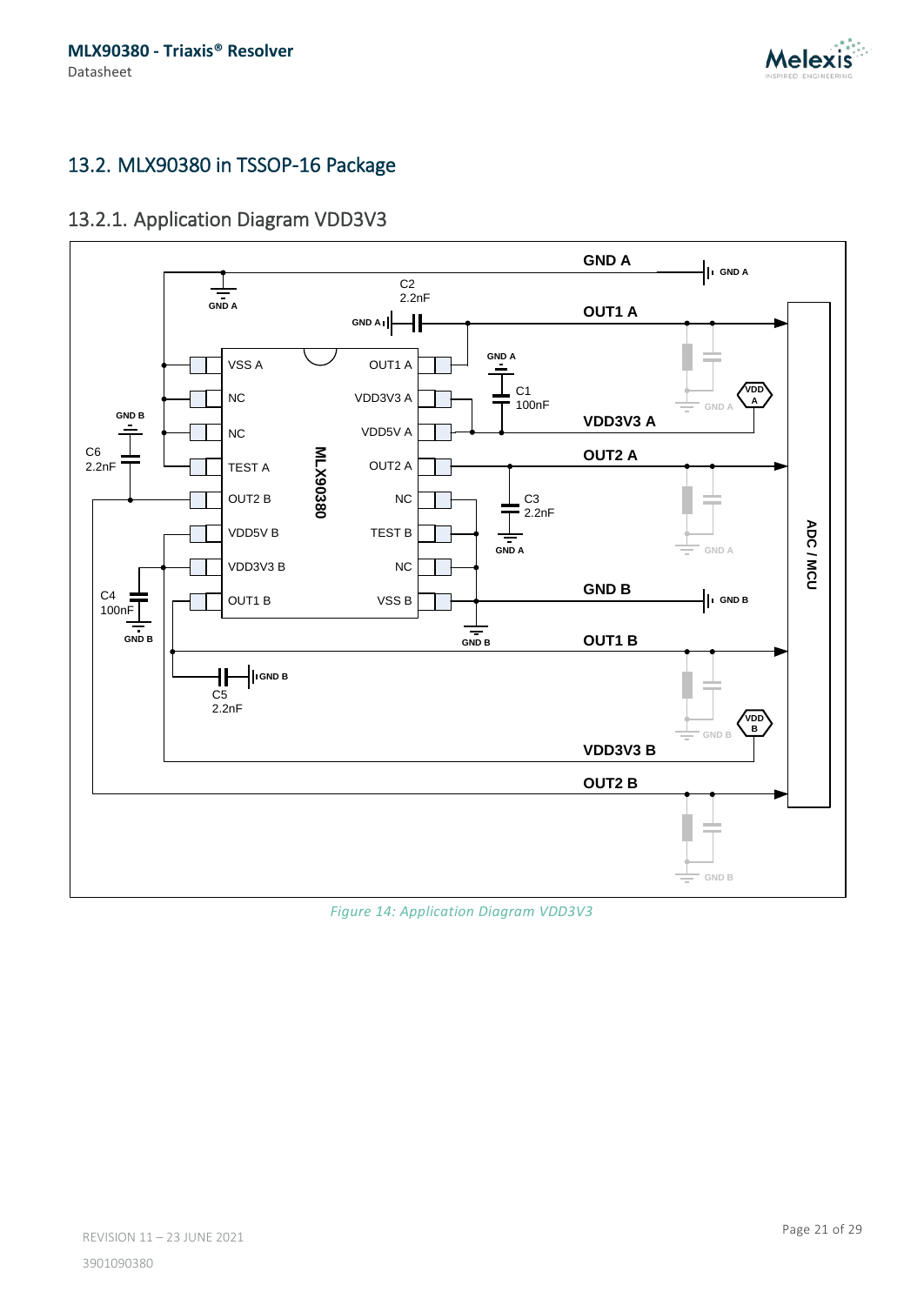![](_page_21_Picture_1.jpeg)

# <span id="page-21-0"></span>13.2.2. Application Diagram VDD5V

![](_page_21_Figure_3.jpeg)

*Figure 15: Application Diagram VDD5V*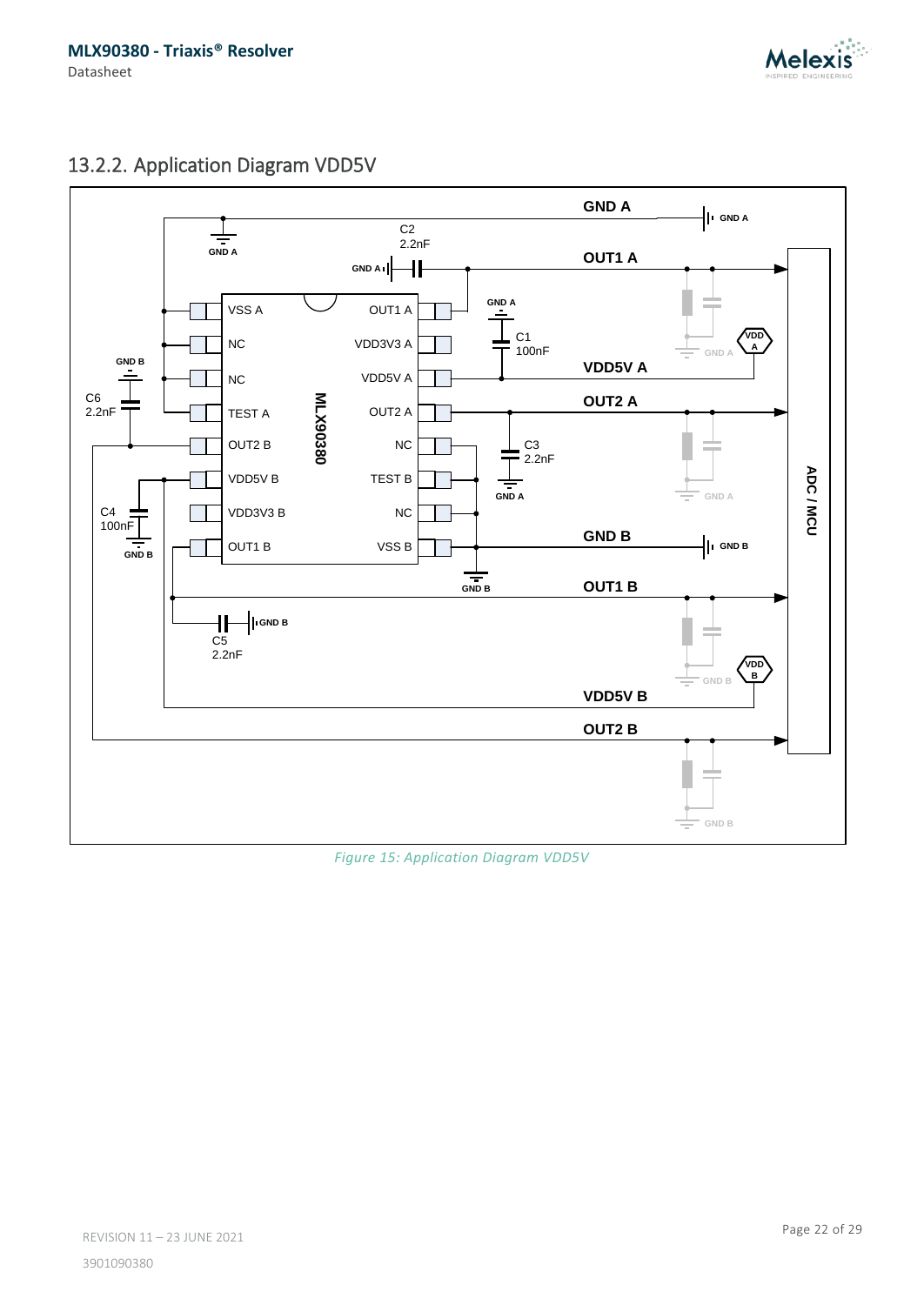![](_page_22_Picture_1.jpeg)

# <span id="page-22-0"></span>**14. Package Information**

### <span id="page-22-1"></span>14.1. SOIC-8 Package Dimensions

![](_page_22_Figure_4.jpeg)

*Figure 16: SOIC-8 Package Dimensions*

### <span id="page-22-2"></span>14.2. SOIC-8 Pin out and Marking

![](_page_22_Figure_7.jpeg)

![](_page_22_Figure_8.jpeg)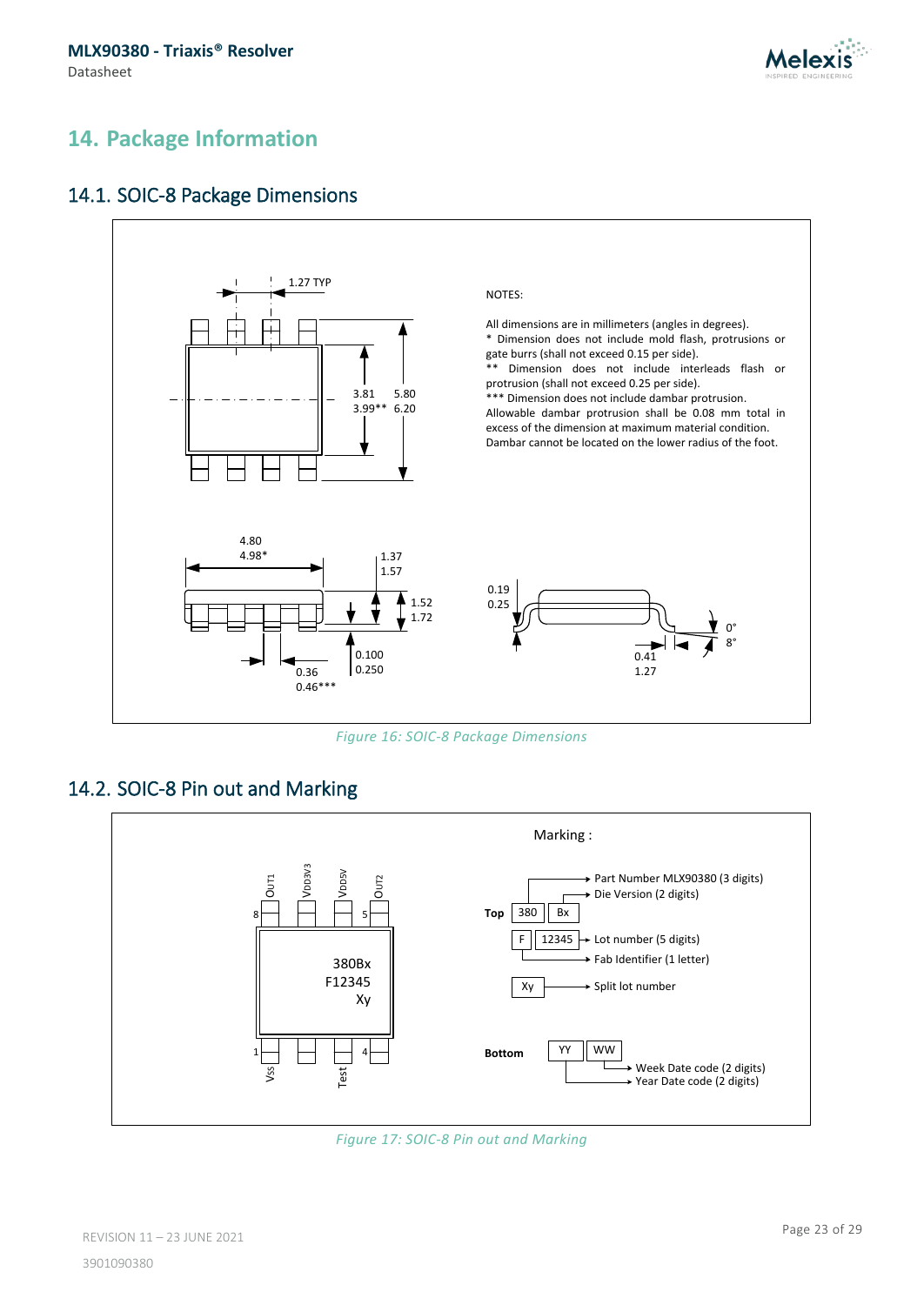![](_page_23_Picture_1.jpeg)

# <span id="page-23-0"></span>14.3. SOIC-8 IMC Positioning

![](_page_23_Figure_3.jpeg)

*Figure 18: SOIC-8 IMC positioning*

![](_page_23_Figure_5.jpeg)

*Figure 19: Angular detection MLX90380 SOIC-8*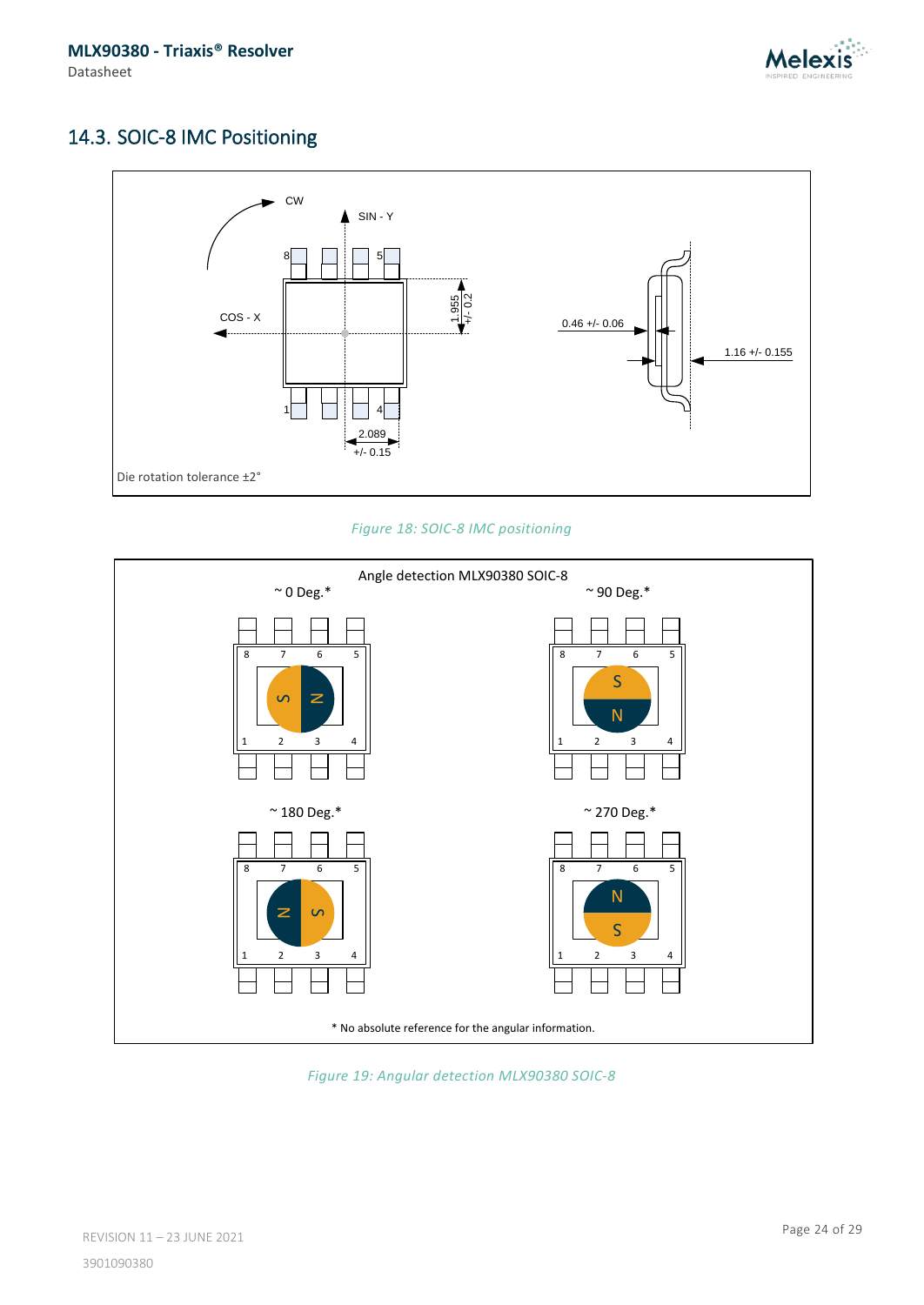![](_page_24_Picture_1.jpeg)

### <span id="page-24-0"></span>14.4. TSSOP-16 Package Dimensions

![](_page_24_Figure_3.jpeg)

*Figure 20: TSSOP-16 Package Dimensions*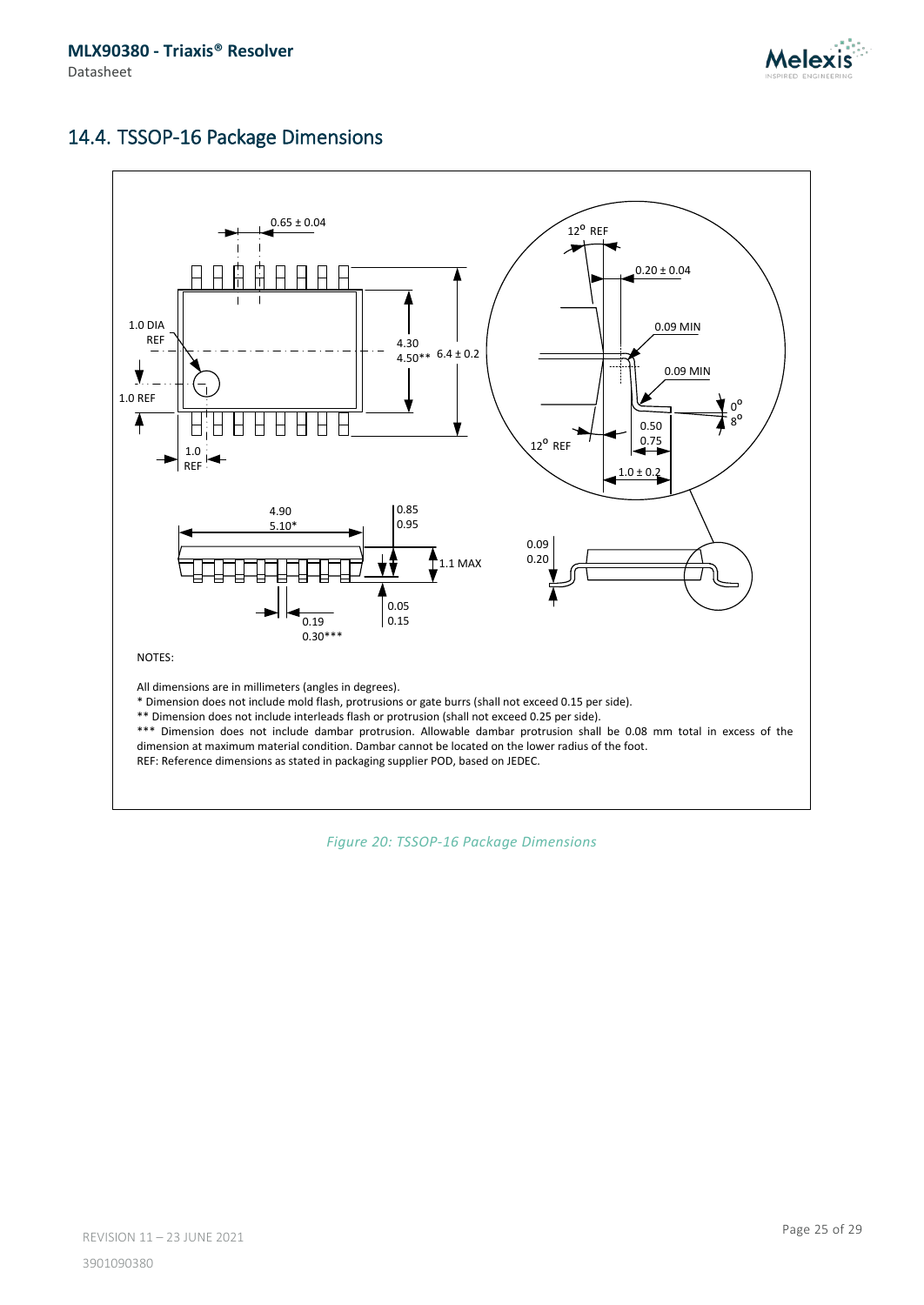![](_page_25_Picture_1.jpeg)

# <span id="page-25-0"></span>14.5. TSSOP-16 Pin out and Marking

![](_page_25_Figure_3.jpeg)

*Figure 21: TSSOP-16 Pin out and Marking*

# <span id="page-25-1"></span>14.6. TSSOP-16 IMC positioning

![](_page_25_Figure_6.jpeg)

#### *Figure 22: TSSOP-16 IMC positioning*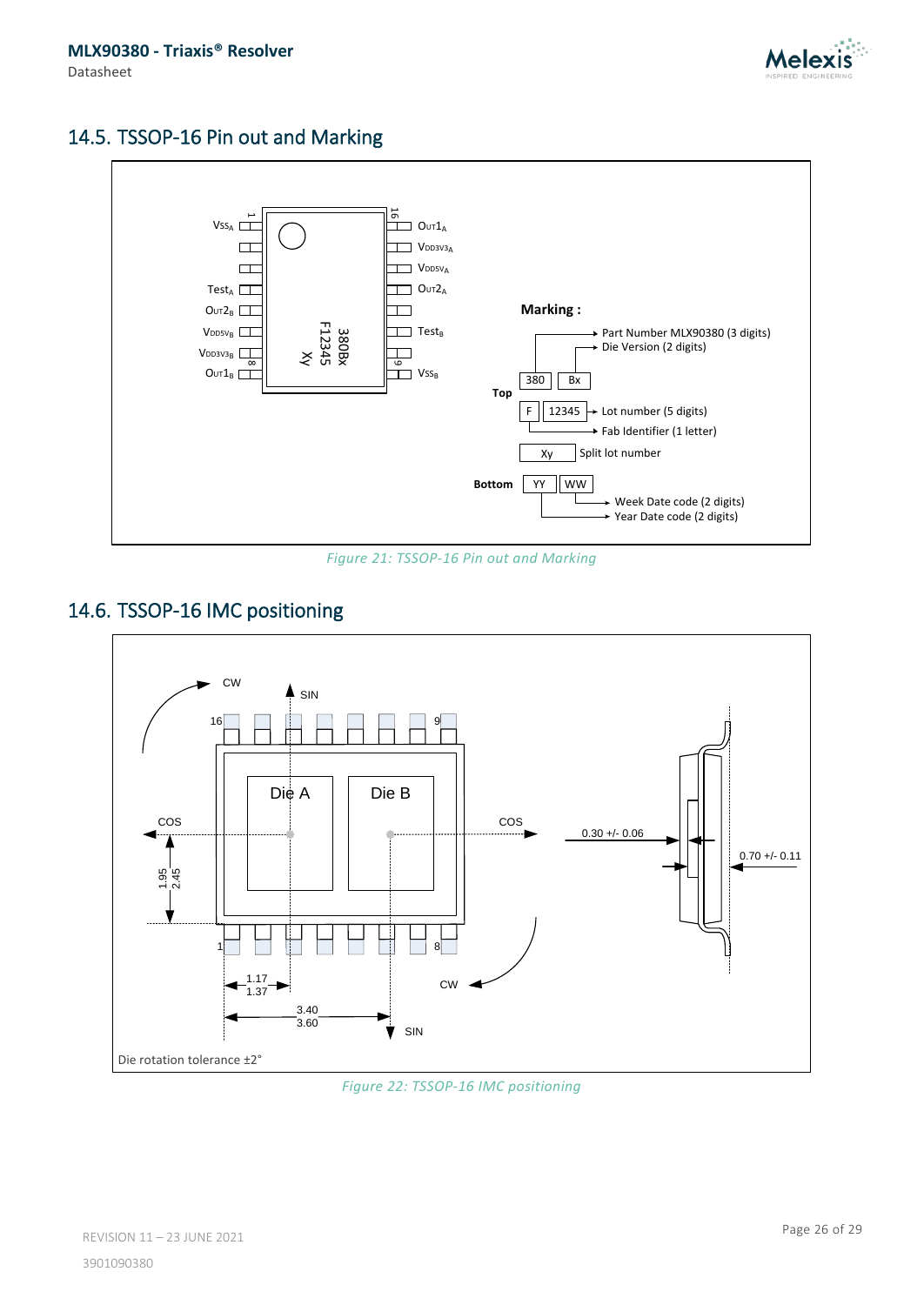![](_page_26_Picture_1.jpeg)

Datasheet

![](_page_26_Figure_3.jpeg)

*Figure 23: Angular detection MLX90380 TSSOP-16*

As illustrated above the magnetic axis of die B in the package are shifted 180° towards the magnetic axis of die A. When a magnetic angle of ~0° is applied to die A, die B will report an angle of ~180°.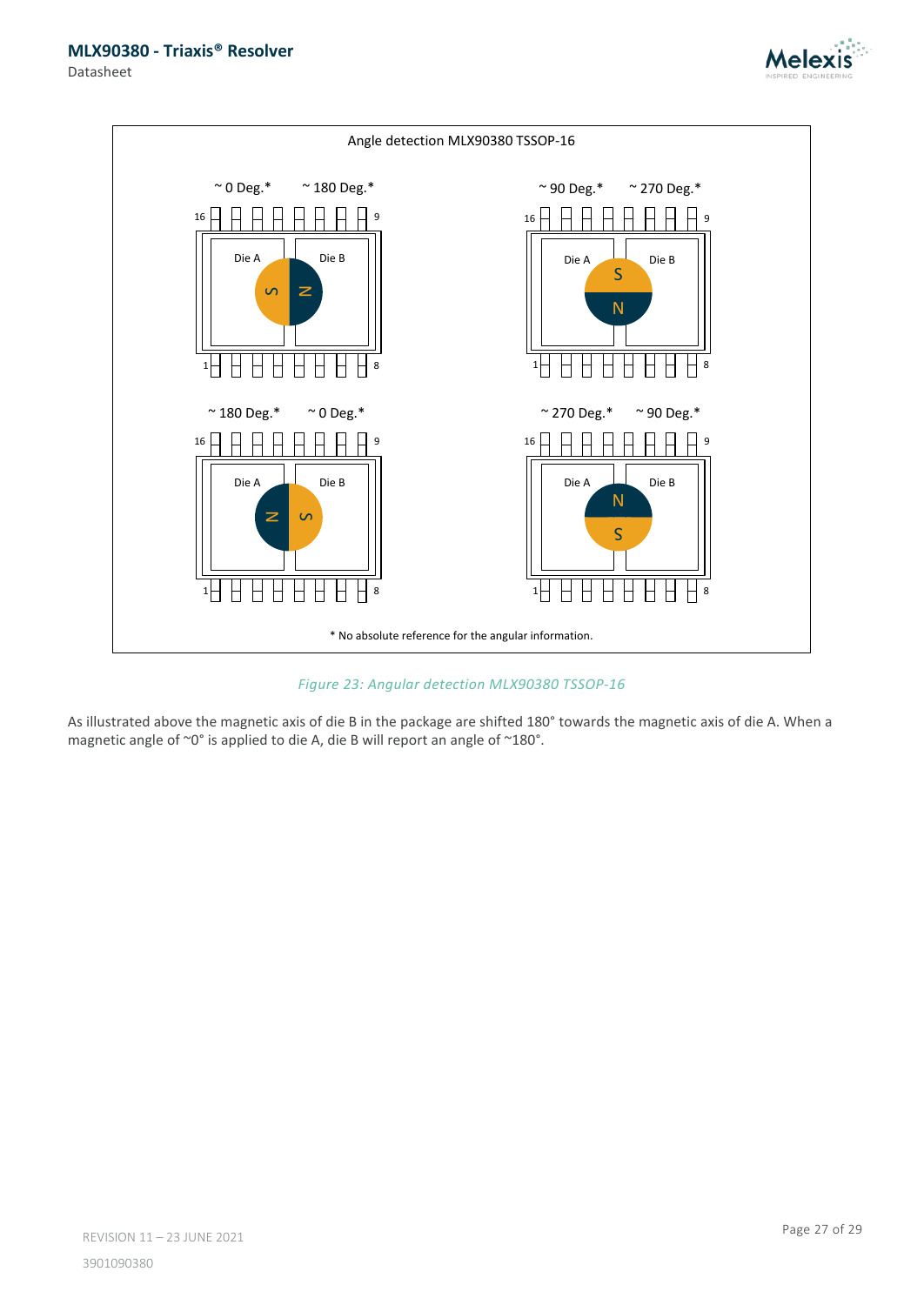![](_page_27_Picture_1.jpeg)

# <span id="page-27-0"></span>**15. Standard Information**

Our products are classified and qualified regarding soldering technology, solder ability and moisture sensitivity level according to standards in place in Semiconductor industry.

For further details about test method references and for compliance verification of selected soldering method for product integration, Melexis recommends reviewing on our web site the General Guidelines soldering [recommendation.](http://www.melexis.com/en/quality-environment/soldering) For all soldering technologies deviating from the one mentioned in above document (regarding peak temperature, temperature gradient, temperature profile etc.), additional classification and qualification tests have to be agreed upon with Melexis.

For package technology embedding trim and form post-delivery capability, Melexis recommends consulting the dedicated trim&form recommendation application note: [lead trimming and forming recommendations.](http://www.melexis.com/en/documents/documentation/application-notes/lead-trimming-and-forming-recommendations)

Melexis is contributing to global environmental conservation by promoting **lead free** solutions. For more information on qualifications of **RoHS** compliant products (RoHS = European directive on the Restriction Of the use of certain Hazardous Substances) please visit the quality page on our website: [http://www.melexis.com/en/quality-environment.](http://www.melexis.com/en/quality-environment)

# <span id="page-27-1"></span>**16. ESD Precautions**

Electronic semiconductor products are sensitive to Electro Static Discharge (ESD). Always observe Electro Static Discharge control procedures whenever handling semiconductor products.